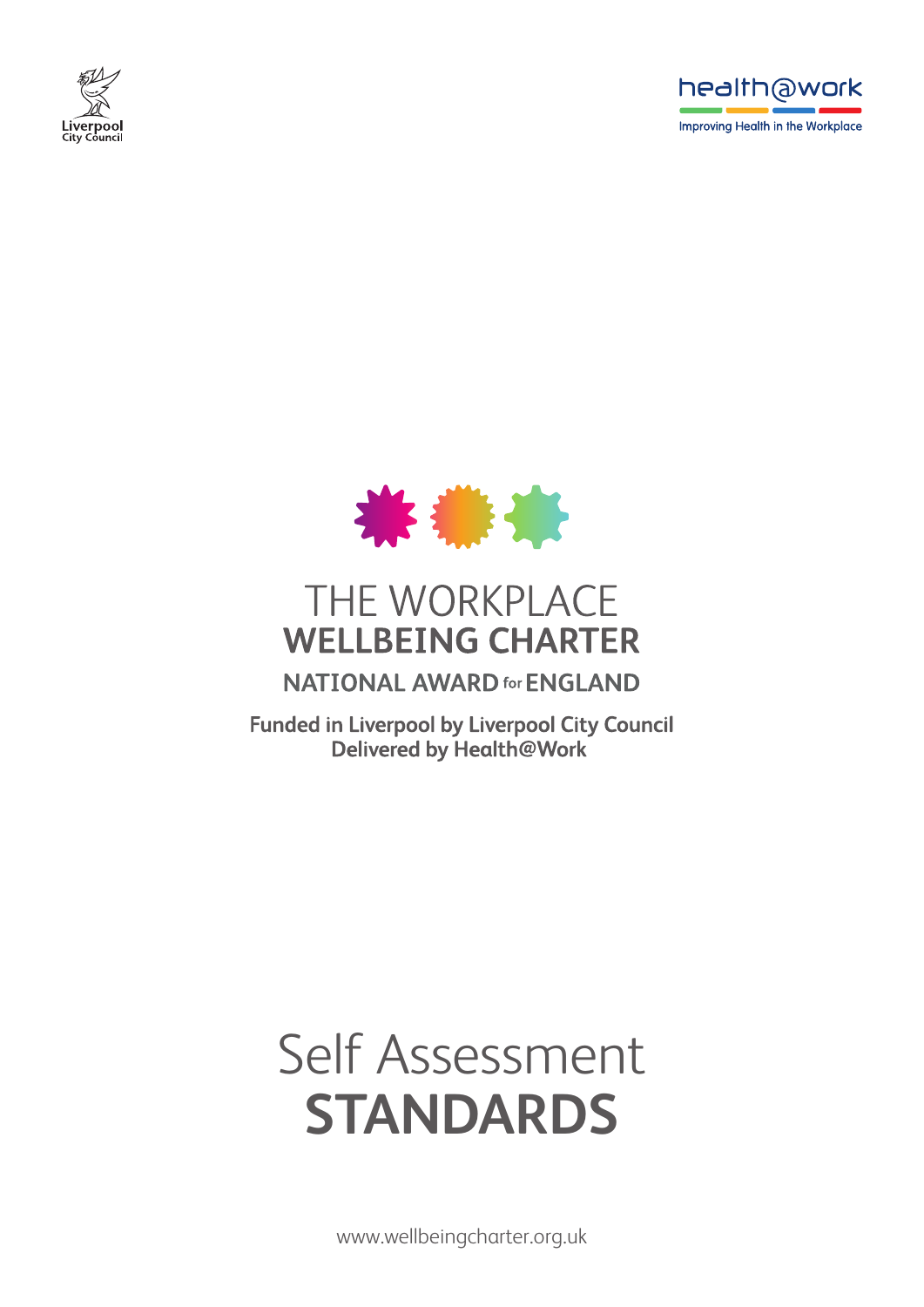This pack contains an overview of the Workplace Wellbeing Charter, including the Charter Framework, the Assessment Standards and other useful information.

For additional information on the standards, the assessment process and to find local providers please visit:

### **www.wellbeingcharter.org.uk**

On the site you will also find an online self–assessment tool in addition to useful and practical resources to help employers achieve the standards and improve the health and wellbeing of staff.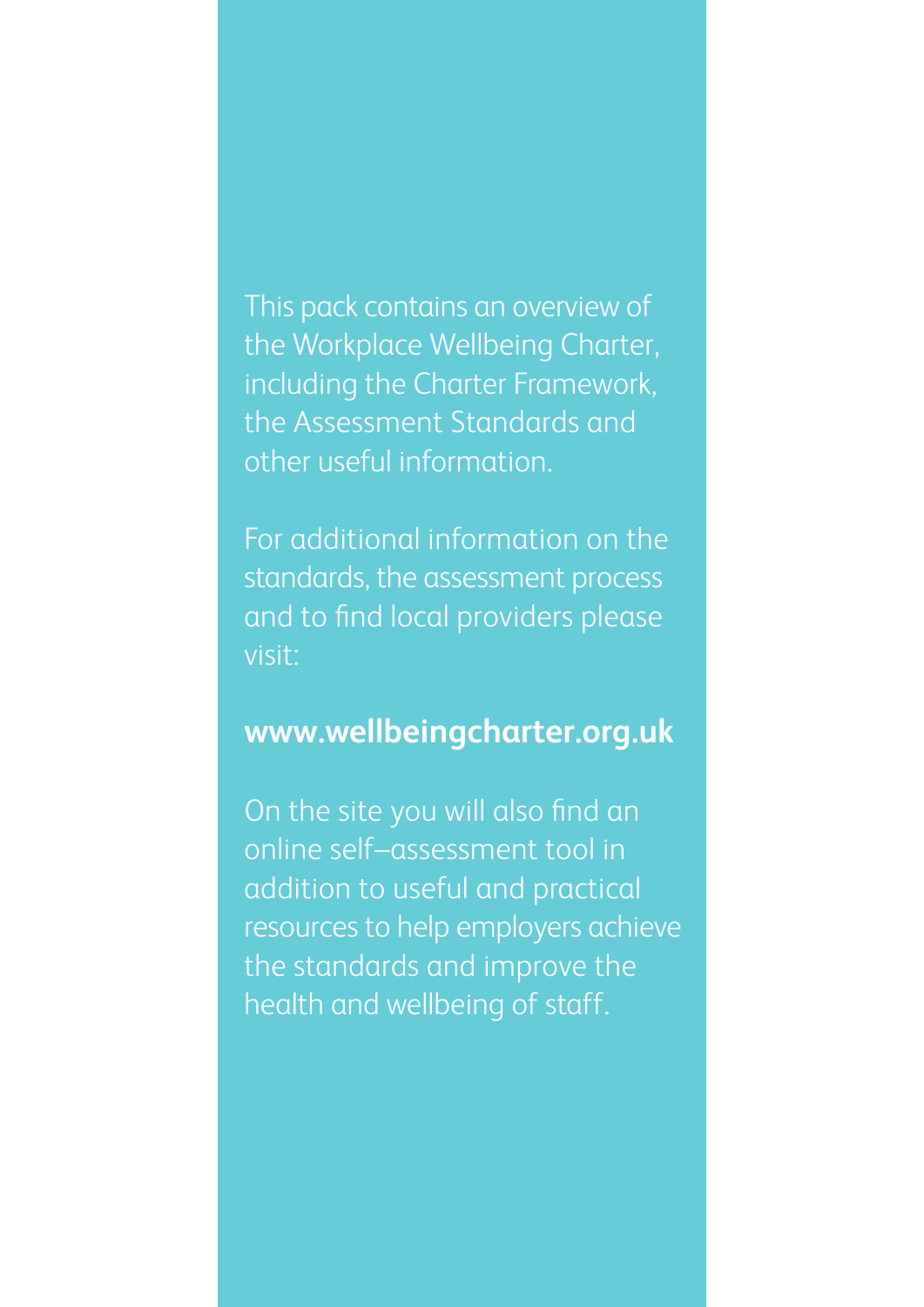### THE WORKPLACE **WELLBEING CHARTER NATIONAL AWARD for ENGLAND**

## **Welcome…**

The Workplace Wellbeing Charter is an opportunity for employers to demonstrate their commitment to the health and well-being of their workforce. The positive impact that employment can have on health and wellbeing is now well documented. There is also strong evidence to show how having a healthy workforce can reduce sickness absence, lower staff turnover and boost productivity - this is good for employers, workers and the wider economy.

The Workplace Wellbeing Charter provides employers with an easy and clear guide on how to make workplaces a supportive and productive environment in which employees can flourish.

Organisations of all sizes can use the Charter standards. The entry level has been developed as a baseline for all businesses to achieve and acts as a useful checklist for smaller organisations to ensure legal obligations are met. The criteria for small businesses should not involve significant financial investments, and there are lots of free resources and guidance on the website as well as support from your local provider.

Employers who volunteer to sign up will find help and support available through the website. This will include a network of providers who can offer employers the services and advice they need to meet the Charter, and help them to build the healthy workforce that business needs for the future.

I urge all employers to consider signing up to the Charter, so they can take advantage of what it has to offer both them and their employees.



**Professor Dame Carol Black** Expert Adviser on Health and Work to the Department of Health, England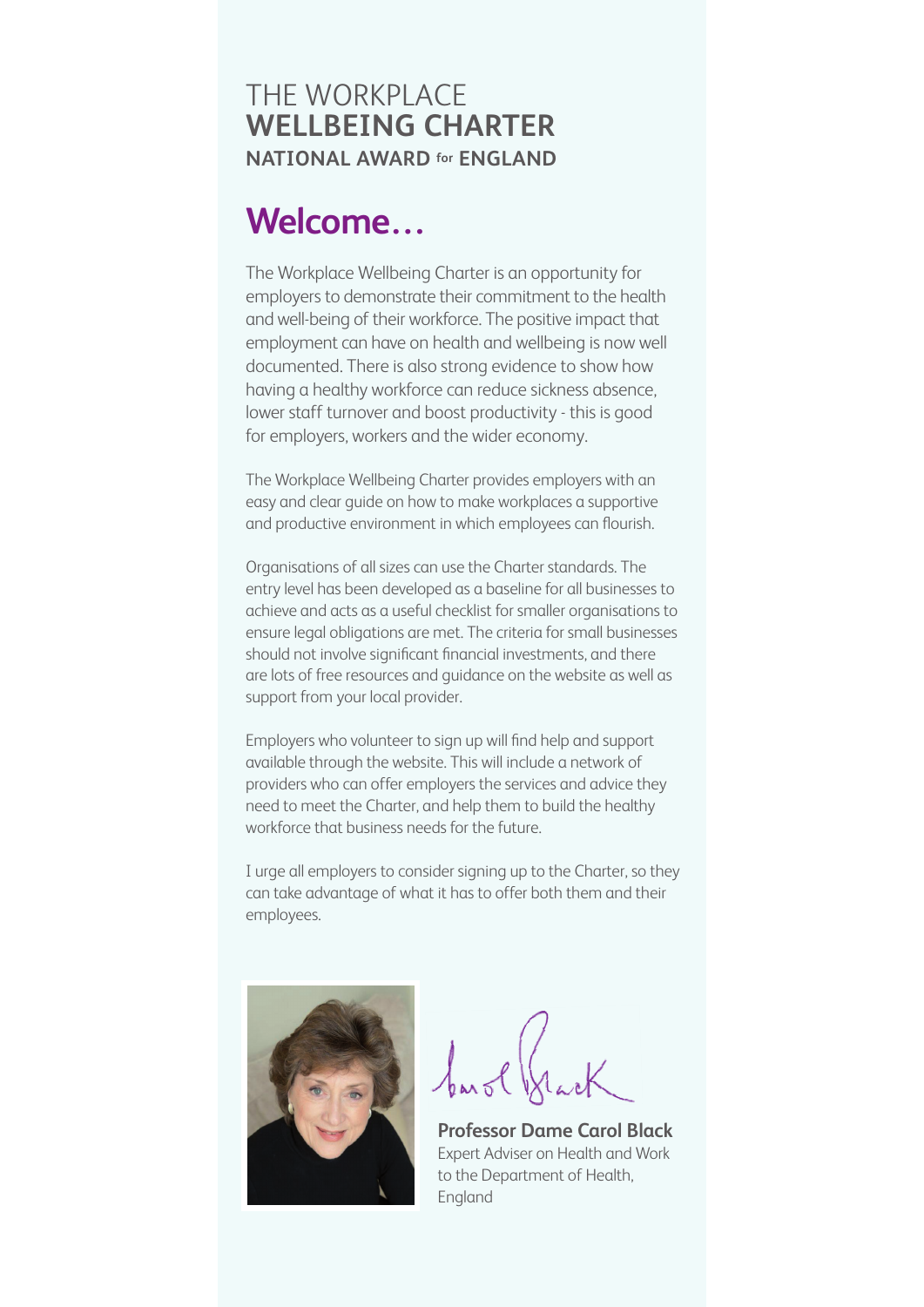## **WHAT IS THE WORKPLACE WELLBEING CHARTER AND WHAT DOES IT OFFER?**

The Workplace Wellbeing Charter is a statement of intent, showing your commitment to the health of the people who work for you.

Organisations using the Charter, benefit in many ways including:

- The ability to Audit and Benchmark against an **established and independent set of standards** – identifying what the organisation already has in place and what gaps there may be in the health, safety and wellbeing of your employees.
- **n Developing strategies and plans** The Charter provides a clear structure that organisations can use to develop health, safety & wellbeing strategies and plans
- **National recognition** The Charter award process is robust and evidence based. With over 1,000 organisations across England holding the award, The Workplace Wellbeing Charter is now widely recognised as *the* business standard for health, safety & wellbeing across England. The award helps to strengthen the organisation's brand & reputation and supports in sales and marketing activities.

The Standards and the supporting toolkit materials and topic guides have been funded by Public Health England, and are free for all organisations to use on the website. The aim is to support local health and wellbeing partnerships and employers to maximise the potential of their staff, and to make small changes that have large impacts on staff health and wellbeing'.

Employers that sign up to any of the Public Health Responsibility Deal pledges concerning Health at Work, can use the Charter standards as a road map to fulfil the commitments made in the pledge. Similarly, employers that are taking action under the Workplace Wellbeing Charter may also wish to sign-up to the Health at Work pledges under the Public Health Responsibility Deal, in order to demonstrate their commitment in this area.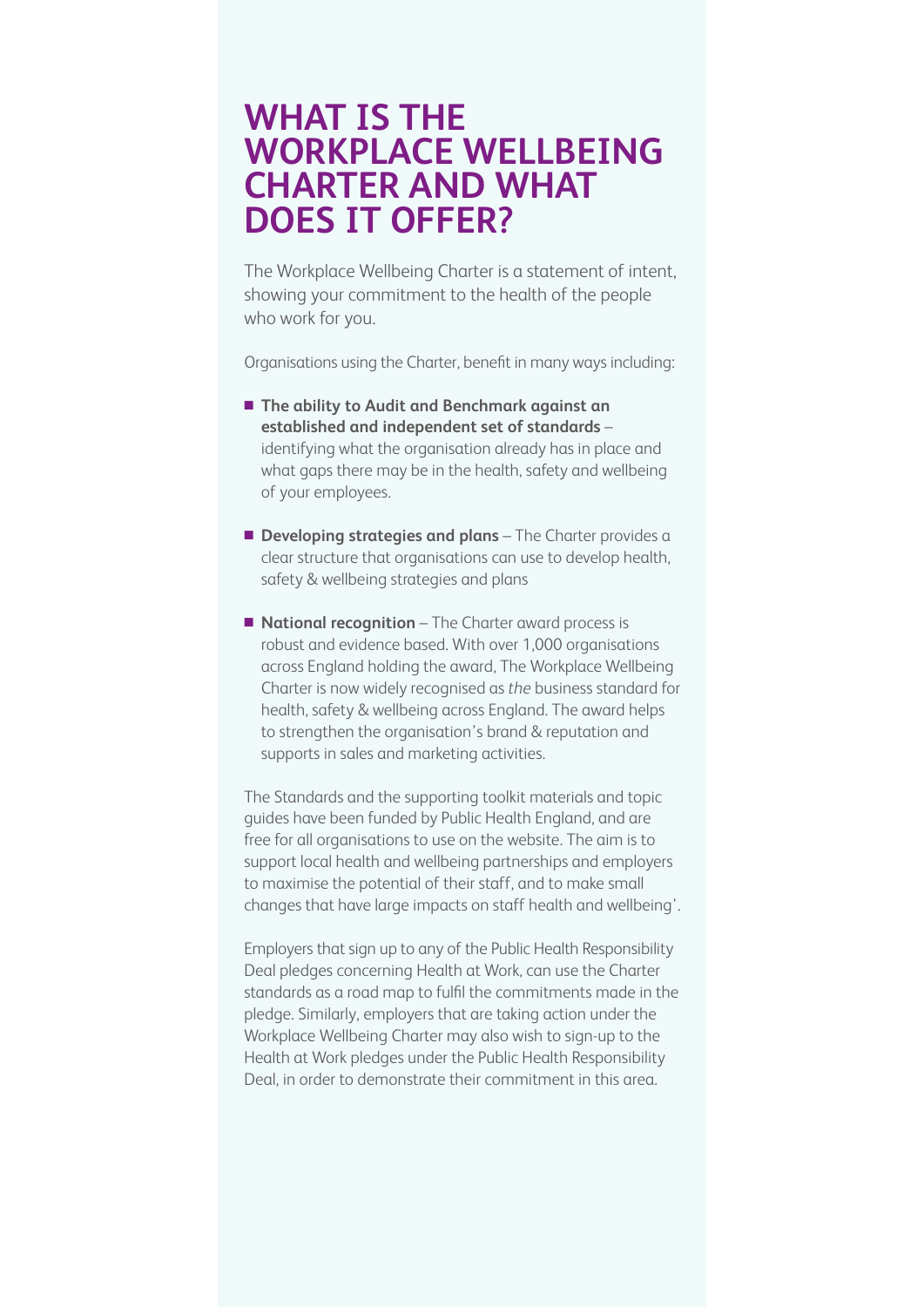## **HOW DOES THE WORKPLACE WELLBEING CHARTER WORK?**

Employers can sign up to it using our online selfassessment tool, and find out what they are already doing right, and where they need to improve.

**It is relevant to all businesses, no matter how big or small they are, as long as they employ staff and can demonstrate their commitment to the health and wellbeing of those staff. It is open to all public, private and third sector organisations.**

The Charter focuses on three key areas – leadership, culture and communication – where even small steps can make a big difference to the health of your staff, and therefore the health of your organisation.

The Workplace Wellbeing Charter comes in three levels, each containing different standards that need to be achieved. Some, or all, will be relevant to you depending on the size and direction of your organisation. The three levels are Commitment, Achievement and Excellence. You can find out about each of those three levels, and what is required to attain them, in the wording of the Charter itself and via our online self-assessment tool. You can progress from one to another by achieving all of the necessary standards.

**For smaller organisations the Commitment level acts as a useful checklist to ensure legal obligations are met. The criteria for Commitment level should not involve significant financial investments, and there are lots of free resources and guidance on the website as well as support from your local provider.**

Each of the three levels will consider, in different ways, issues such as leadership, sickness and absence management, awareness of alcohol and drug abuse, smoking, mental health and stress, healthy eating and physical activity.

If employers wish to be formally assessed against the standards there is a network of providers across England who can provide formal accreditation services. Providers are either Local Authorities or social enterprises commissioned to deliver on behalf of Local Authorities. Over 1,000 organisations have received the award across England, with a strong mix of small, medium and large employers across the private, public and third sectors.

To find a local provider simply logon to **www.wellbeingcharter.org.uk**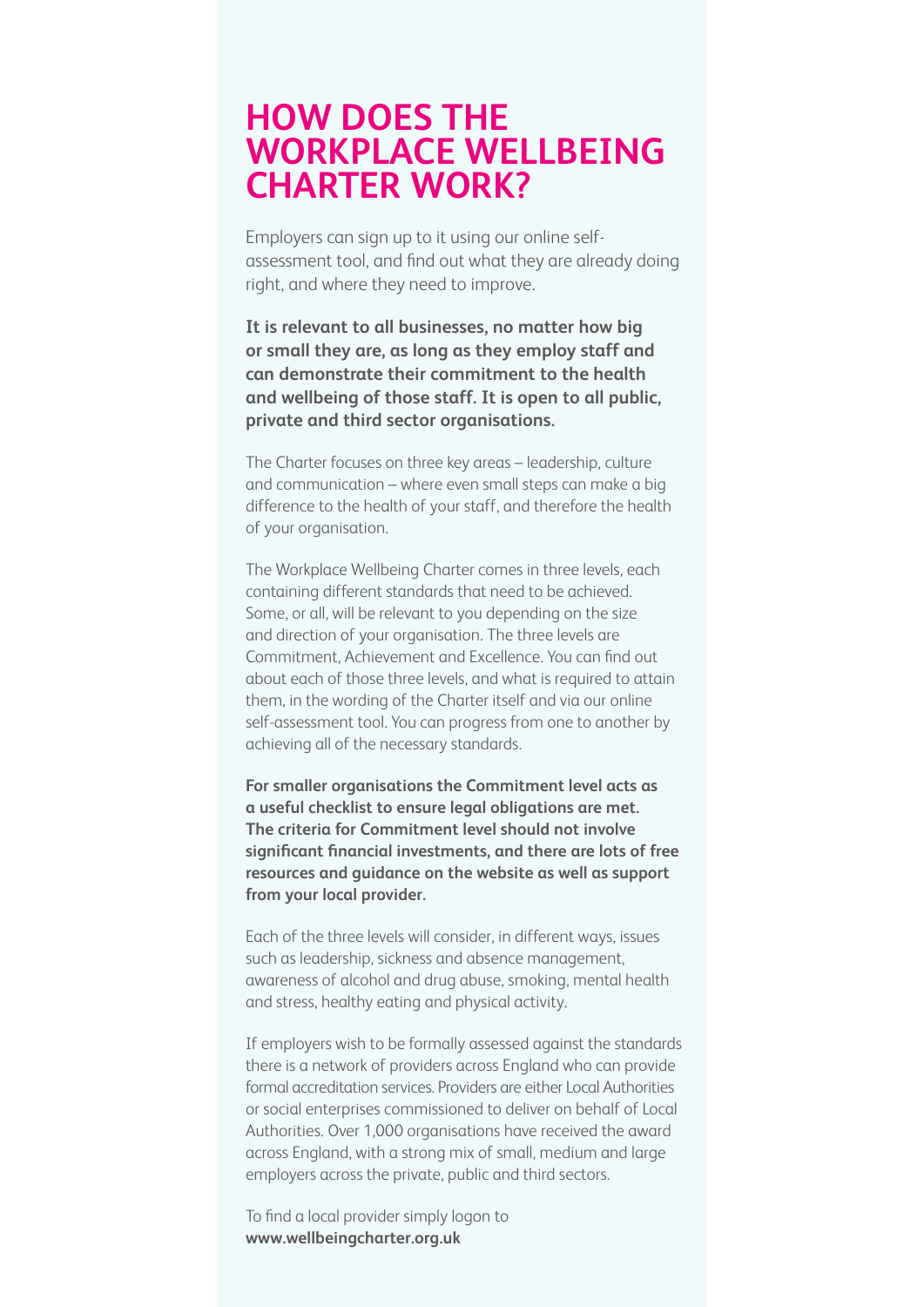## **WHO IS THIS FOR?**

The Workplace Wellbeing Charter is a voluntary, selfassessment scheme open to all public, private and voluntary sector organisations based in England. Whatever their size, all organisations and businesses can benefit from working towards Charter standards.

## **WHY YOU SHOULD TAKE PART?**

There is a growing body of evidence to show the financial benefits enjoyed by organisations that implement wellbeing programmes, including reduced sickness absence, improved productivity and reduced staff turnover.

According to the Office of National Statistics 131 million days were lost due to sickness absences in the UK in 2013.

With employers and employees bearing the burden of sickness absence costs, and the economy losing the output of those who are not in work, it's in everyone's interests to improve the health and well-being of working age people.

The Chartered Institute for Personnel and Development agrees, pointing out that the high costs of absence and 'presenteeism' highlight the value of a strong focus on managing health for all organisations. Effective communications with employees and line managers to identify threats to well-being and a robust understanding of the causes of absence are an essential part of this to ensure effective and timely interventions.

'For many employers, the costs of ill-health, which, given the ageing population and the increase in chronic disease, will only grow in the absence of intervention, is enough to justify a comprehensive wellness scheme'.

PriceWaterhouseCoopers LLP, Building the Case for Wellness (2008).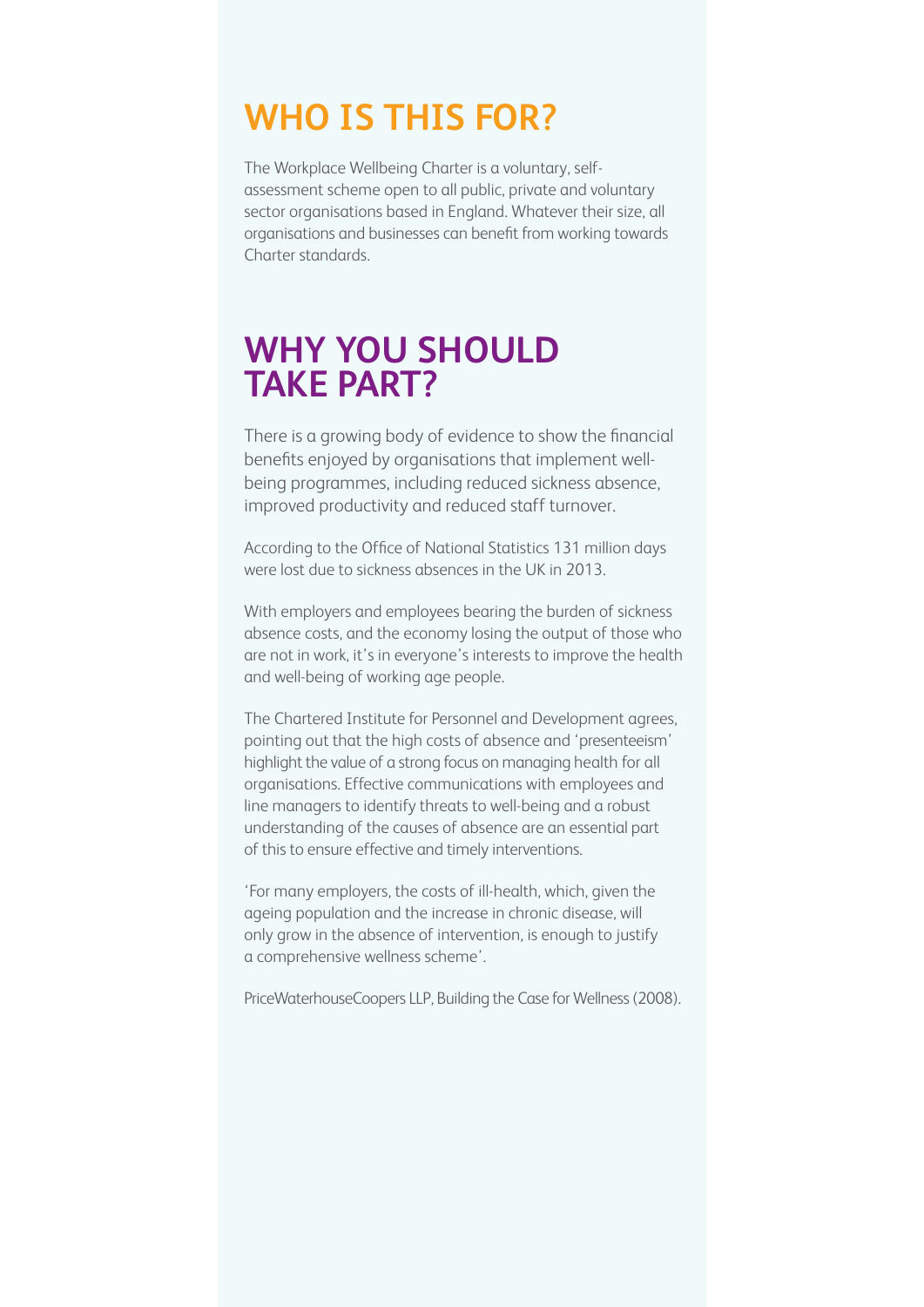## **CHARTER FRAMEWORK**

To achieve the maximum benefit and return on employee health and well-being, it is important your organisation has three key elements in place to make your initiatives both successful and sustainable – Leadership, Culture and Communication.

The diagram below shows some examples of what could support each of these areas.

**The Three Key Elements of the Charter Framework**

#### **LEADERSHIP**

- **Understand and believe in**
- the value of a healthy workplace
- Active support from Senior Management
- Removal of barriers
- $\blacksquare$  Providing time and skills
- Develop an action plan, monitor

**WELL-BEING**

- and review
- $\blacksquare$  Identify priorities

#### **CULTURE**

- $\blacksquare$  Embedding health and
- 
- 
- 
- **n** Promoting work/life balance

#### **COMMUNICATION**

- $\blacksquare$  Effective communication
	-
- the needs of the workforce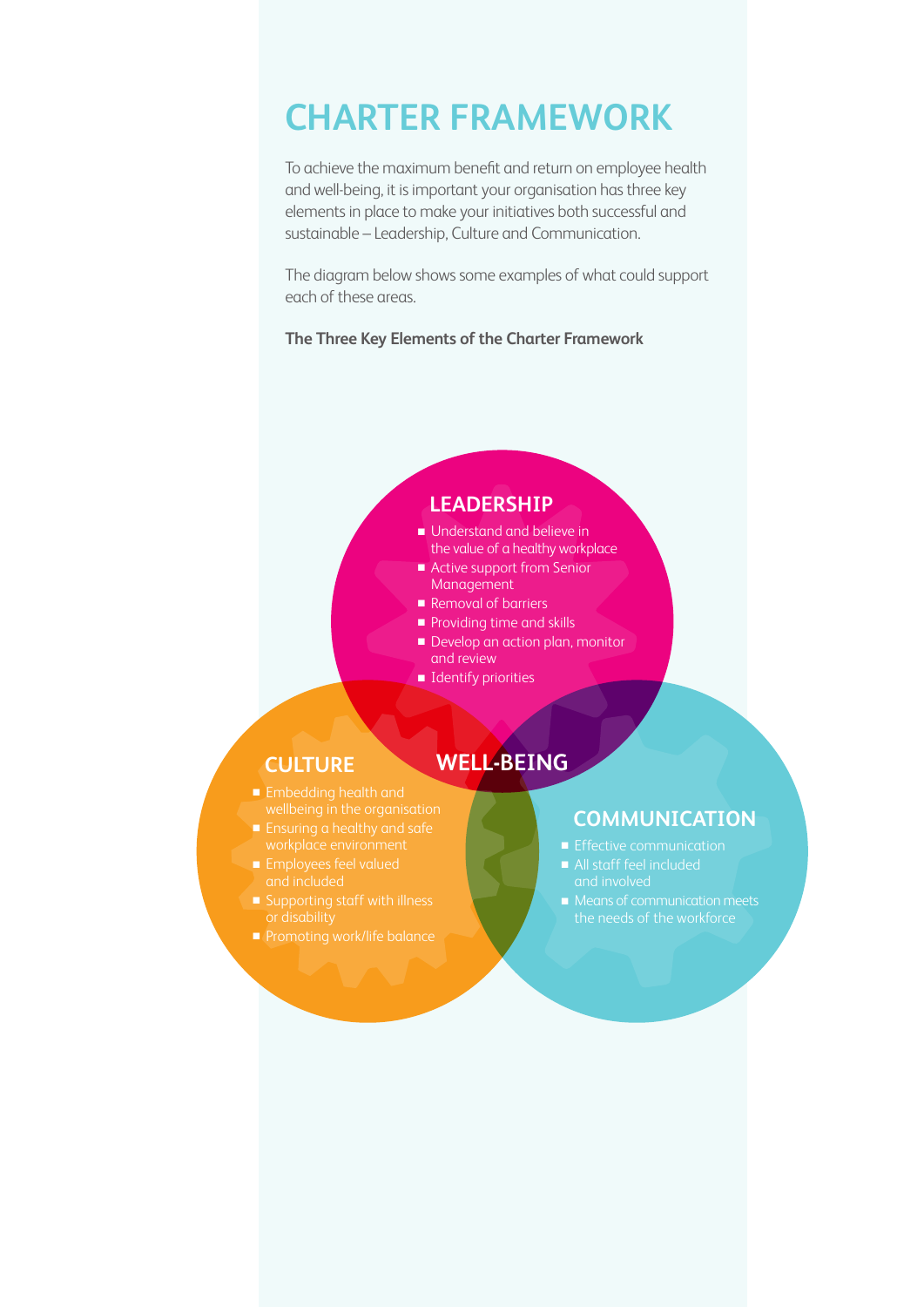### **THE STANDARDS OF THE WORKPLACE WELLBEING CHARTER**

This self-assessment contains standards under each of the main areas that your organisation can address to improve the health and well-being of your employees. The purpose of the standards are to provide a guide as to what steps can be taken and give an indication of where you may need to improve, or where you are doing well.

Under each area, the standards are separated into three categories: Commitment, Achievement and Excellence. These categories are there to provide a general overview as to how you are performing in each area.

## **COMMITMENT**

Your organisation has a set of health, safety and wellbeing policies in place and has addressed each area, providing employees with the tools to help themselves to improve their health and well-being.

# **ACHIEVEMENT**

Having put the building blocks in place, steps are being taken to actively encourage employees to improve their lifestyle and some basic interventions are in place to identify serious health issues.

## **EXCELLENCE**

Not only is information easily accessible and well publicised, but the leadership of the organisation is fully engaged in well-being and employees have a range of intervention programmes and support mechanisms to help them prevent ill-health, stay in work or return to work as soon as possible.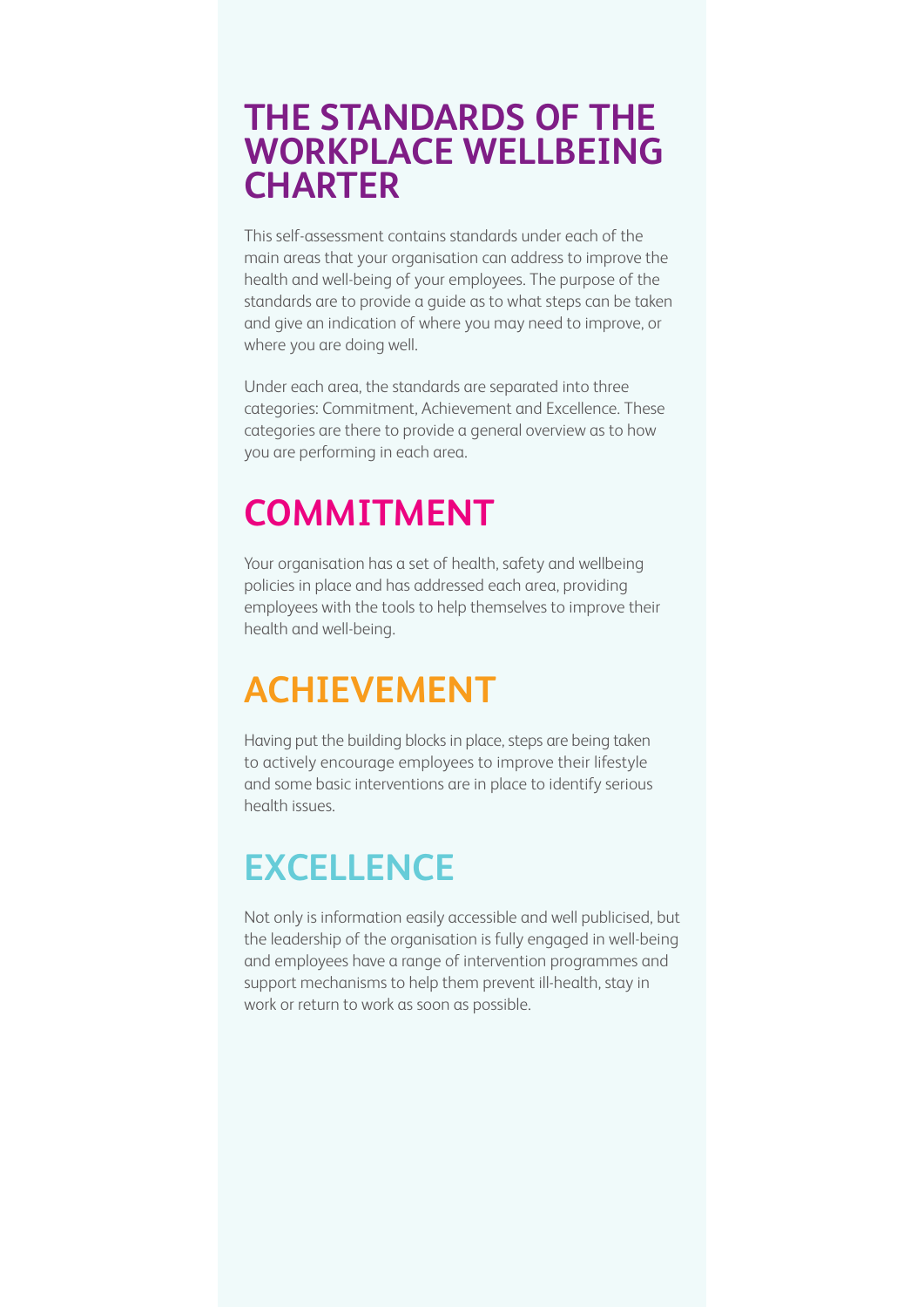## **GUIDANCE**

In order to progress from one level to another within any one area, e.g. from commitment to achievement within Physical Activity, you must fully meet all of the standards in the lower level.

Against each standard are four options. These indicate where your organisation currently stands on any particular issue:

#### THE WORKPLACE **WELLBEING CHARTER NATIONAL AWARD for ENGLAND**

### **Fully Met (FM)**

Every aspect of the standard has been met or exceeded. The organisation can evidence this both by documented and practical examples where applicable.

### **Partially Met (PM)**

Some or most of the standard has been met and can be evidenced. This option should be selected if the organisation undertakes activities to meet the standard but cannot evidence it or have not effectively communicated with employees about it.

### **Not Met (NM)**

None or very little of the standard has been met. This option should be selected if activities, procedures or systems are still under development or have not been implemented.

### **Not Applicable\* (NA)**

The standard covers an area that does not relate to the organisation due to the nature of its activities, location or other practical reason.

For additional information on the standards, the assessment process and to find local providers please visit:

#### **www.wellbeingcharter.org.uk**

On the site you will also find an online self – assessment tool in addition to useful and practical resources to help employers achieve the standards and improve the health and wellbeing of staff.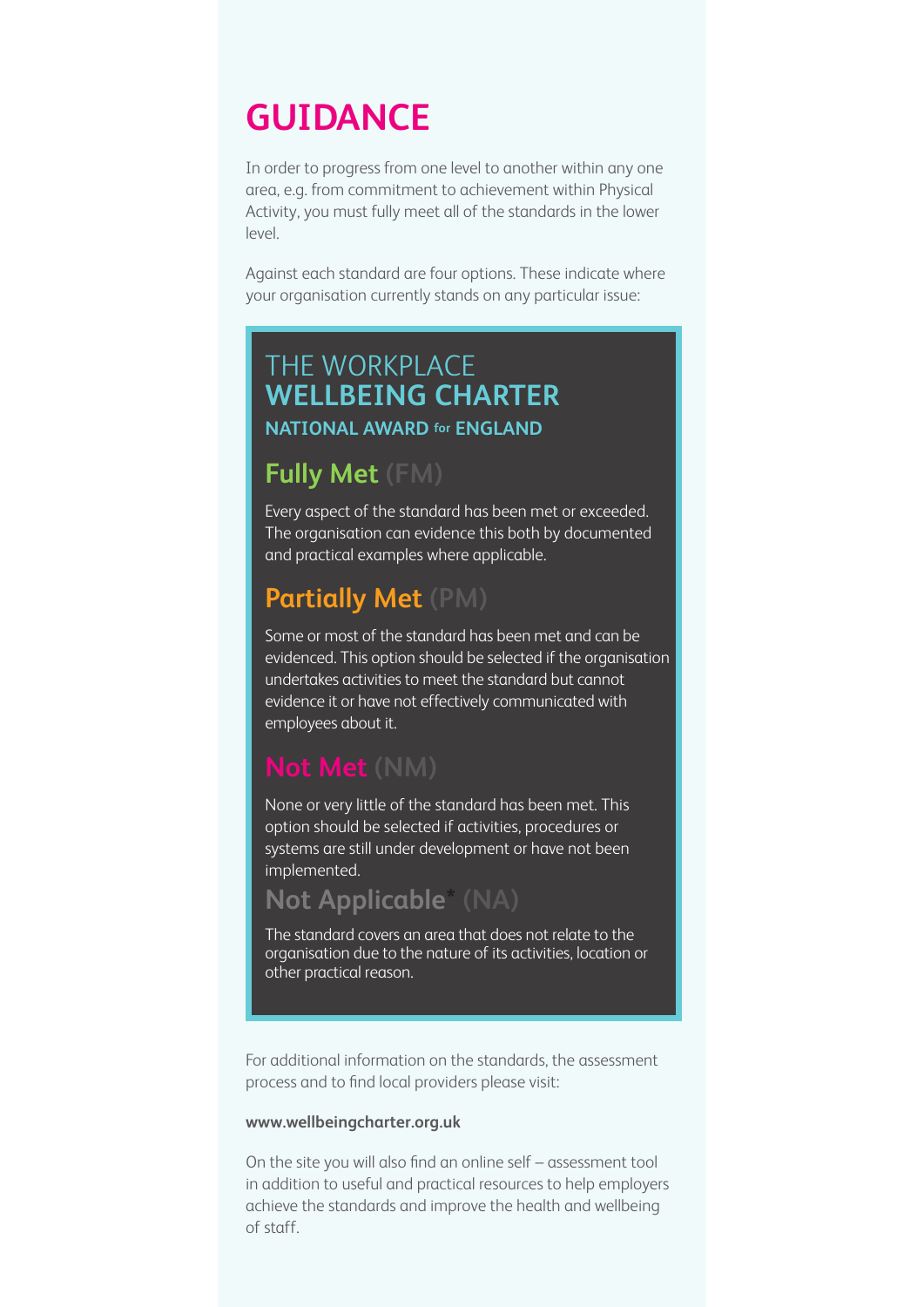# **Leadership**

| Commitment                                                                                                                                                                                                                                       | <b>FM</b> | <b>PM</b> | <b>NM</b> | <b>NA</b> | <b>Notes/Evidence</b> |
|--------------------------------------------------------------------------------------------------------------------------------------------------------------------------------------------------------------------------------------------------|-----------|-----------|-----------|-----------|-----------------------|
| The organisation has assessed its needs and priorities around<br>health and work.                                                                                                                                                                |           |           |           |           |                       |
| Management can demonstrate the process for ongoing<br>consultation and communication with staff on relevant workplace<br>health issues. (Where there is a recognised Trade Union, this should<br>be through an appropriate agreement with them.) |           |           |           |           |                       |
| Senior Management encourage a consistent and positive approach<br>to employee well-being throughout the organisation.                                                                                                                            |           |           |           |           |                       |
| The organisation is aware of its responsibilities under the Equality<br>Act 2010 and other equality legislation is known and adhered to.                                                                                                         |           |           |           |           |                       |
| There is an effective communication policy in place.                                                                                                                                                                                             |           |           |           |           |                       |
| An effective policy and procedure to tackle bullying<br>and harassment has been implemented.                                                                                                                                                     |           |           |           |           |                       |
| Flexible working practices and family friendly policies are in place.                                                                                                                                                                            |           |           |           |           |                       |
| An effective policy is in place for whistle-blowing.                                                                                                                                                                                             |           |           |           |           |                       |
| Effective policies are in place to manage disciplinary<br>and grievance procedures.                                                                                                                                                              |           |           |           |           |                       |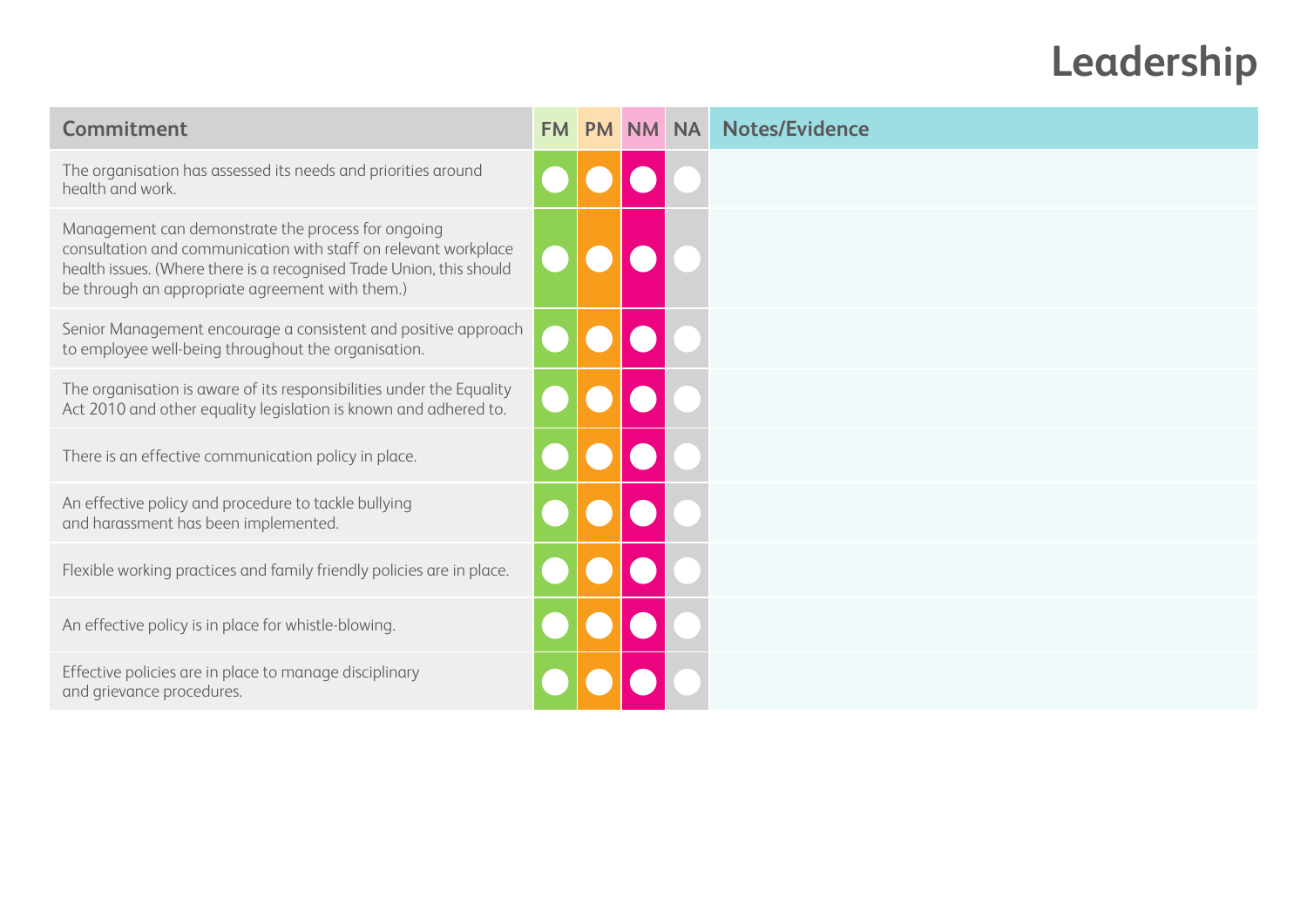| <b>Achievement</b>                                                                                                                                   |  |  |  |
|------------------------------------------------------------------------------------------------------------------------------------------------------|--|--|--|
| A system is in place that recognises and rewards good work.                                                                                          |  |  |  |
| Managers understand the main issues that impact on the health<br>and well-being of their team.                                                       |  |  |  |
| Line managers have relevant leadership and management training.                                                                                      |  |  |  |
| <b>Excellence</b>                                                                                                                                    |  |  |  |
| Line managers demonstrate regular joint working and shared<br>decision making with employees and empower employees to work<br>in an independent way. |  |  |  |
| Line Managers have training in how to have difficult conversations,<br>developing people skills and resolving disputes.                              |  |  |  |
| Employees are offered learning and development opportunities<br>to maximise their potential.                                                         |  |  |  |
| Evidence of managing organisational development and change<br>appropriately.                                                                         |  |  |  |
| The organisation has a health, work and well-being strategy<br>in place with a detailed action plan.                                                 |  |  |  |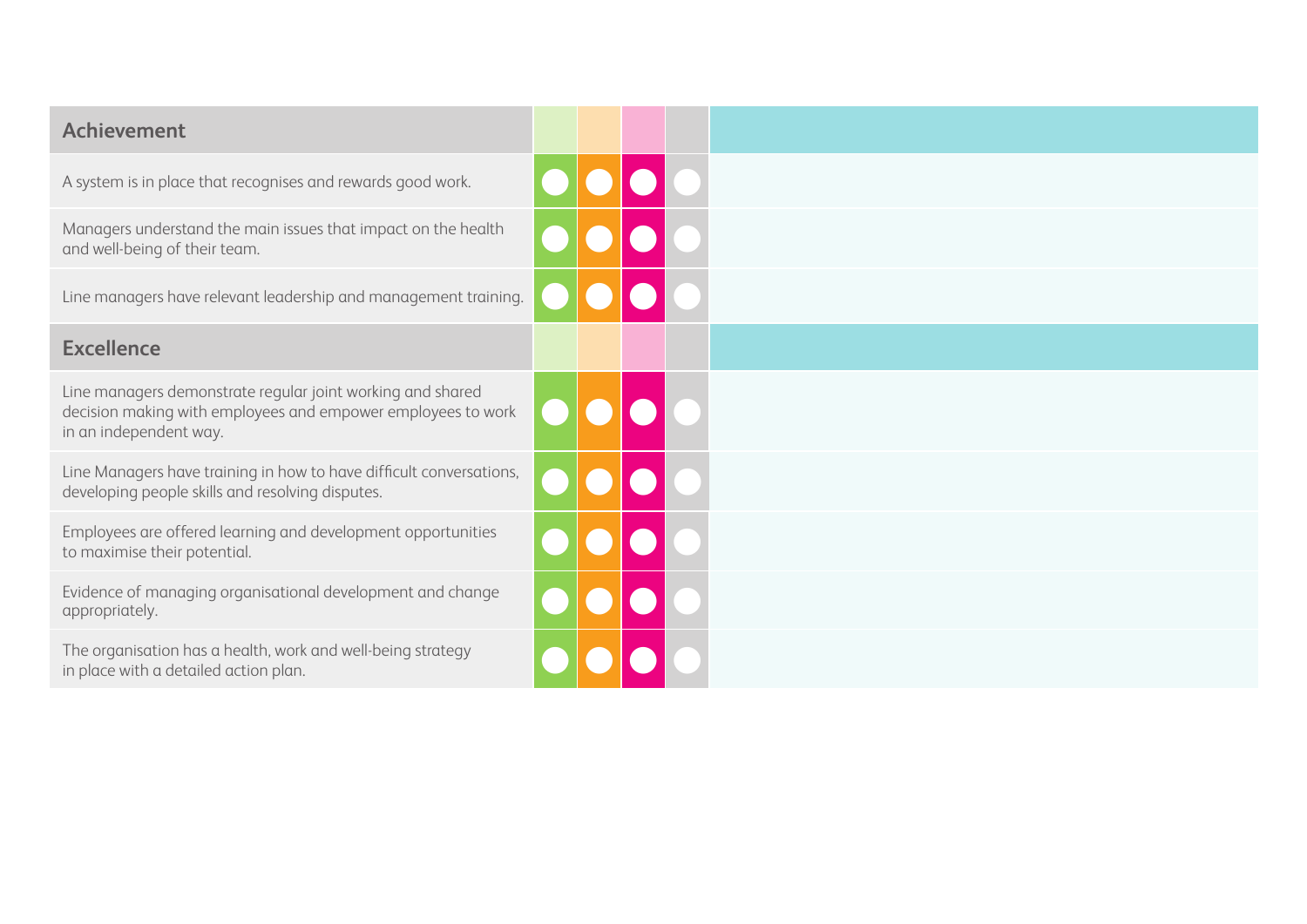# **Absence Management**

| Commitment                                                                                                                 | <b>FM</b> | <b>PM</b> | <b>NM</b> | <b>NA</b> | <b>Notes/Evidence</b> |
|----------------------------------------------------------------------------------------------------------------------------|-----------|-----------|-----------|-----------|-----------------------|
| A clear attendance management policy is in place and procedures<br>are known to staff.                                     |           |           |           |           |                       |
| Contact is maintained with absent employees to provide support<br>and aid return to work.                                  |           |           |           |           |                       |
| Documented return to work procedures are in place and followed.                                                            |           |           |           |           |                       |
| Return to work interviews are conducted and recorded with<br>concerns /appropriate support recorded and provided.          |           |           |           |           |                       |
| Specific risk assessments for individuals are conducted and take<br>into account a person's health status.                 |           |           |           |           |                       |
| Reasonable adjustments are available to employees in line with<br>recommendations made in a Statement of Fitness for Work. |           |           |           |           |                       |
| <b>Achievement</b>                                                                                                         |           |           |           |           |                       |
| Absence rates and causes are collected and monitored.                                                                      |           |           |           |           |                       |
| Interventions are undertaken where patterns indicate trends<br>of absence.                                                 |           |           |           |           |                       |
| Managers have participated in Attendance Management training.                                                              |           |           |           |           |                       |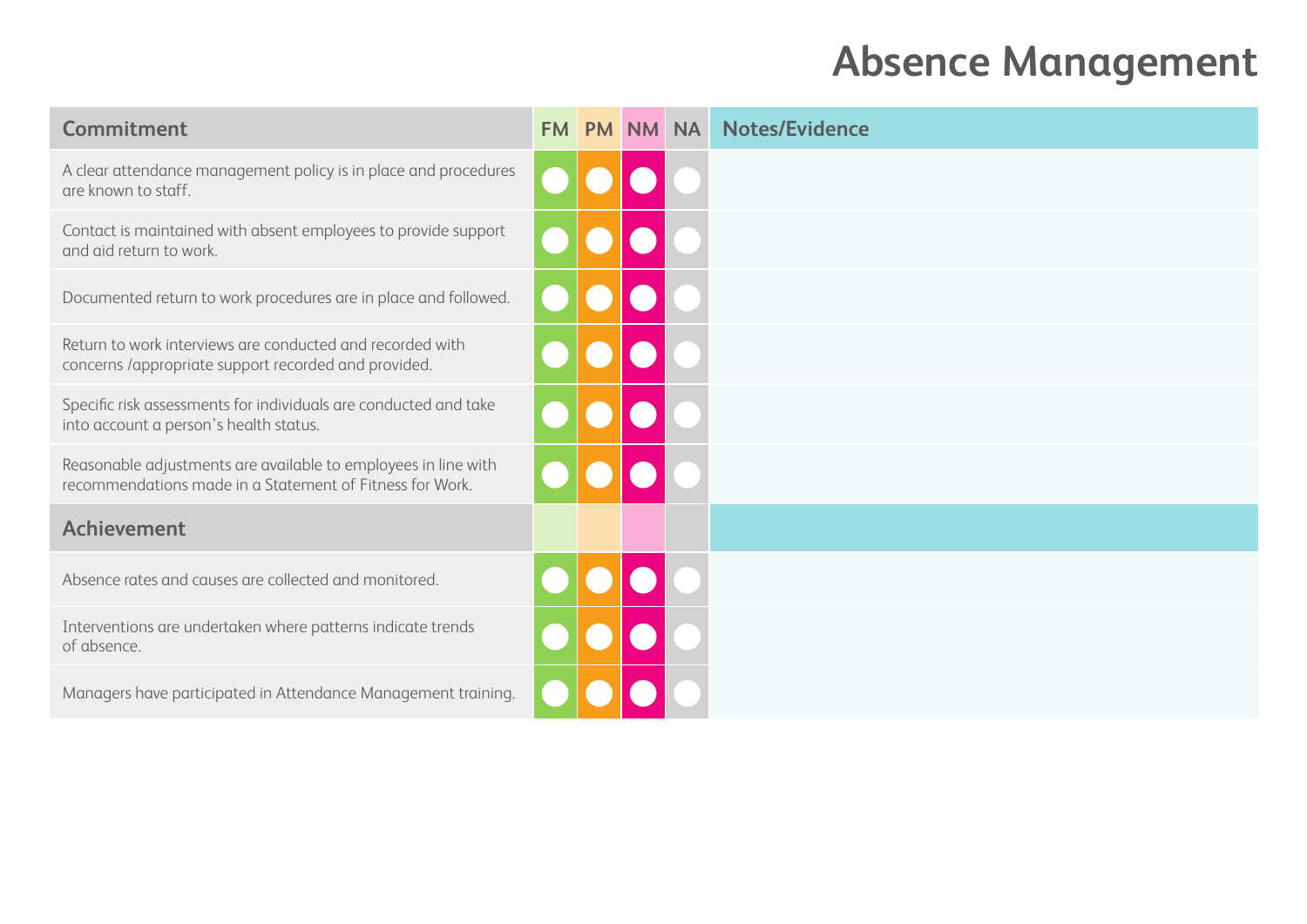| <b>Excellence</b>                                                                                                                                                                      |  |  |  |
|----------------------------------------------------------------------------------------------------------------------------------------------------------------------------------------|--|--|--|
| Absence trends are monitored across the organisation and specific<br>programs are designed and implemented to address the issues<br>identified to prevent further absence.             |  |  |  |
| The organisation's return to work policies are designed to support<br>sustainable rehabilitation and early return to work with adjustments<br>made to accommodate this when necessary. |  |  |  |
| The organisation has a proactive system in place to support staff<br>on long term sick to return to work and will raise awareness of and<br>support staff with long term conditions.   |  |  |  |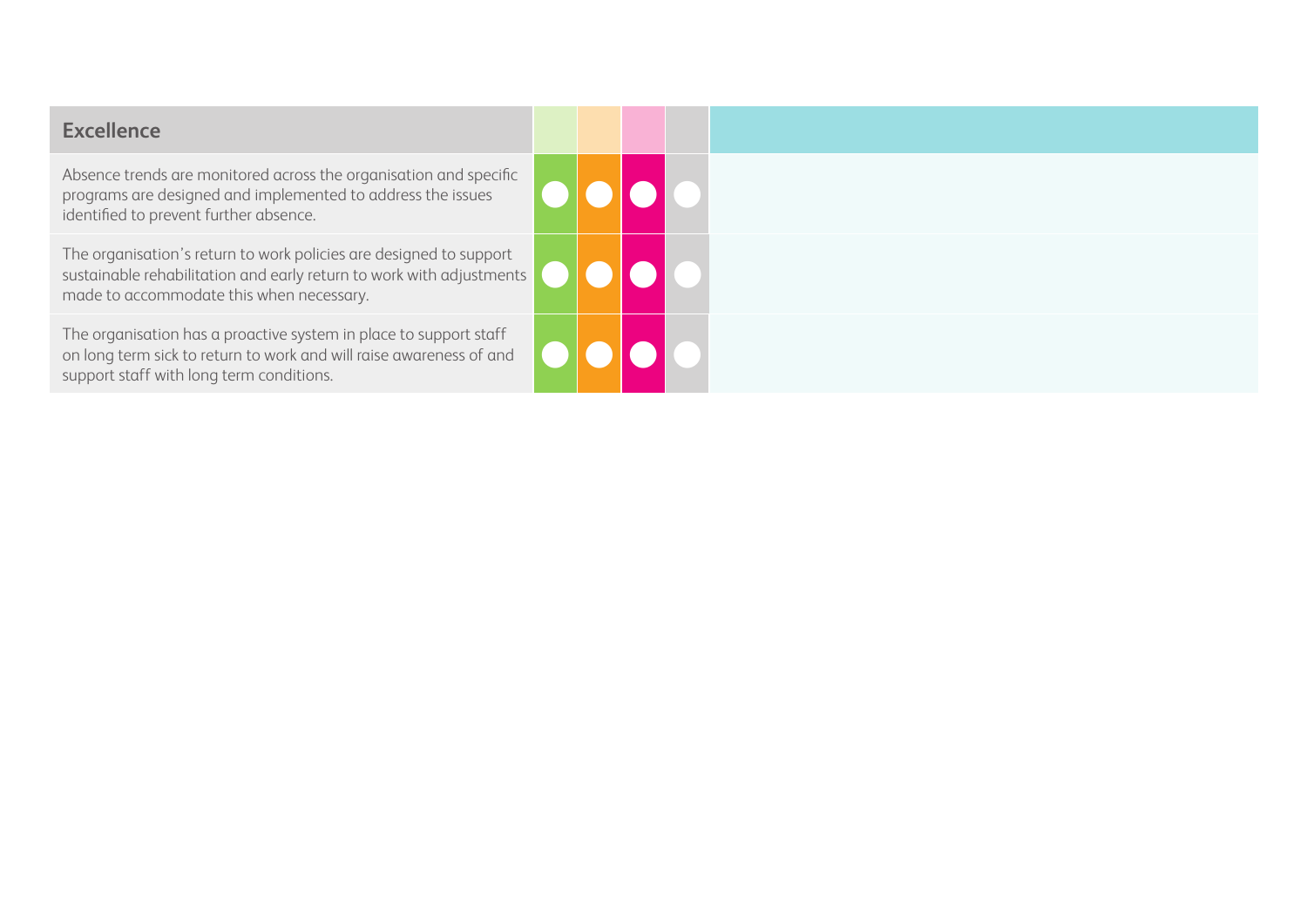# **Health and Safety**

| Commitment                                                                                                                                                                  | <b>FM</b> | <b>PM</b> | <b>NM</b> | <b>NA</b> | <b>Notes/Evidence</b> |
|-----------------------------------------------------------------------------------------------------------------------------------------------------------------------------|-----------|-----------|-----------|-----------|-----------------------|
| Demonstrate an awareness of legal obligations in relation<br>to health and safety.                                                                                          |           |           |           |           |                       |
| Relevant health and safety policies and procedures are in place<br>to demonstrate compliance with health and safety legislation.                                            |           |           |           |           |                       |
| A risk assessment programme has been implemented and all<br>staff are informed of the workplace risks that affect them and<br>the controls in place.                        |           |           |           |           |                       |
| The workplace environment is conducive to health and employee<br>welfare should be addressed - drinking water, washing facilities,<br>clean toilets, eating facilities etc. |           |           |           |           |                       |
| Health and safety training has been given to all staff.                                                                                                                     |           |           |           |           |                       |
| <b>Achievement</b>                                                                                                                                                          |           |           |           |           |                       |
| Systems are in place for staff to raise and resolve health<br>and safety issues.                                                                                            |           |           |           |           |                       |
| All health and safety policies and workplace activities are regularly<br>monitored for new hazards and improvements are made.                                               |           |           |           |           |                       |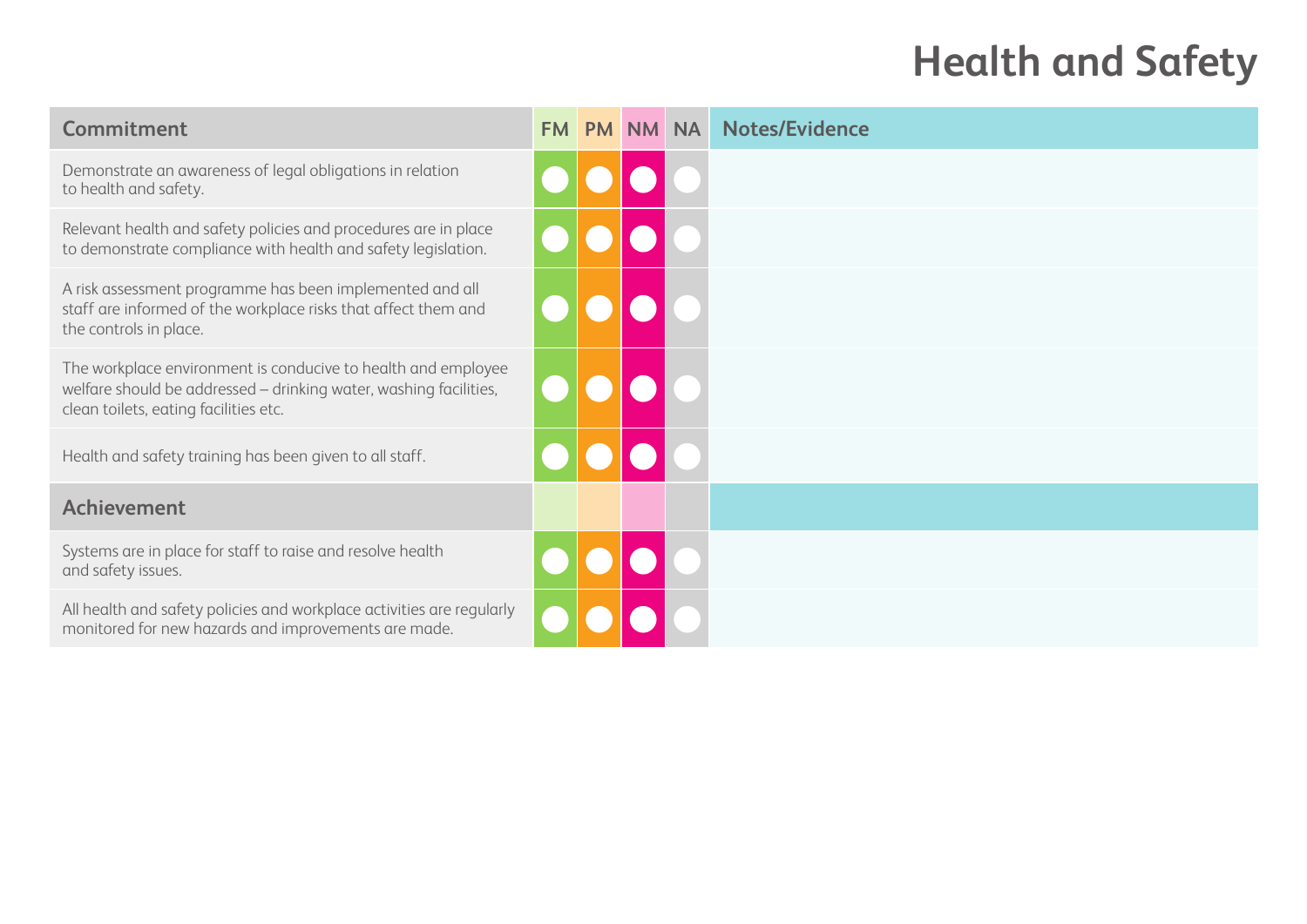| <b>Excellence</b>                                                                                               |  |  |  |
|-----------------------------------------------------------------------------------------------------------------|--|--|--|
| There are identified health and safety representatives<br>(Trade union and/or company representatives).         |  |  |  |
| Staff representatives have been involved in the development<br>and/or evaluation of health and safety policies. |  |  |  |
| There is a clear emphasis on prevention of ill health across<br>all health and safety policies.                 |  |  |  |
| All managers have received health and safety<br>management training.                                            |  |  |  |
| Regular health and safety meetings are held and recorded.                                                       |  |  |  |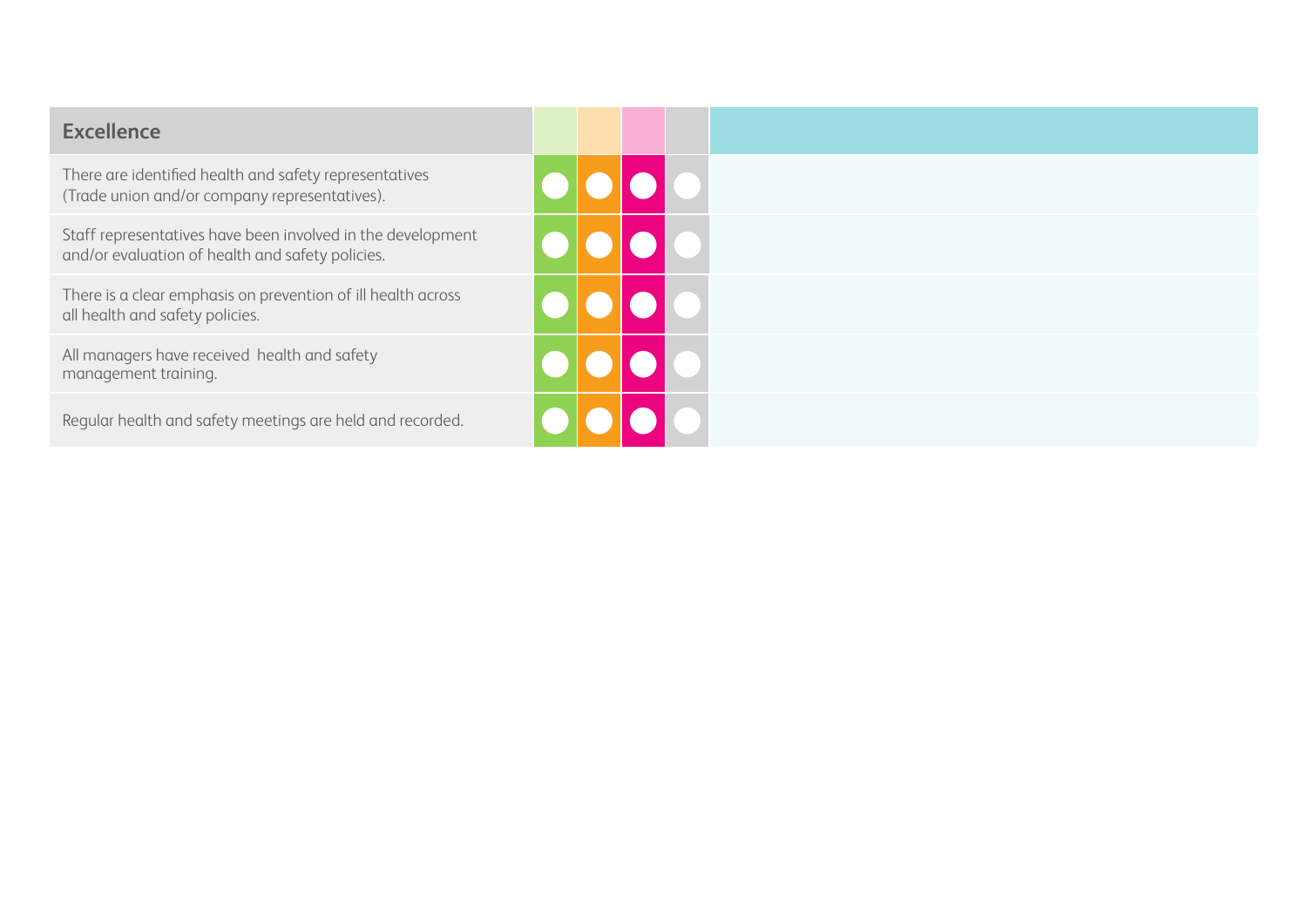# **Mental Health**

| Commitment                                                                                                                                                                                                                      | <b>FM</b> | <b>PM</b> | <b>NM</b> | <b>NA</b> | <b>Notes/Evidence</b> |
|---------------------------------------------------------------------------------------------------------------------------------------------------------------------------------------------------------------------------------|-----------|-----------|-----------|-----------|-----------------------|
| Provide information to employees to reduce the stigma around<br>mental ill-health.                                                                                                                                              |           |           |           |           |                       |
| Provide information about mental health and well-being, including<br>work-related stress, and additional further information readily<br>available to staff at all levels.                                                       |           |           |           |           |                       |
| The organisation ensures that employees are made aware of their<br>legal entitlements regarding working conditions.                                                                                                             |           |           |           |           |                       |
| The organisation has implemented a mental wellbeing policy<br>that follows the principles of the Health and Safety Executives<br>Management Standards for Stress.                                                               |           |           |           |           |                       |
| Ensure employees are aware that mental health and well-being<br>issues are valid and people seeking to address these issues are fully<br>supported by the organisation at all levels.                                           |           |           |           |           |                       |
| <b>Achievement</b>                                                                                                                                                                                                              |           |           |           |           |                       |
| Mental health management training is able to be accessed to help<br>managers identify employees with potential issues.                                                                                                          |           |           |           |           |                       |
| The organisation has an individual performance review system<br>in place. This allows employees to comment on work related and<br>personal issues that affect their performance and enables training<br>needs to be identified. |           |           |           |           |                       |
| The organisation has a protocol in place for the use of risk<br>assessments to prevent stress. This is conducted on an individual<br>and organisational level and is regularly reviewed.                                        |           |           |           |           |                       |
| Education and development opportunities are routinely available<br>to managers and staff to enhance their skills and knowledge<br>around workplace mental health issues.                                                        |           |           |           |           |                       |
| The organisation provides appropriate avenues of communication<br>to keep staff at all levels informed of changes.                                                                                                              |           |           |           |           |                       |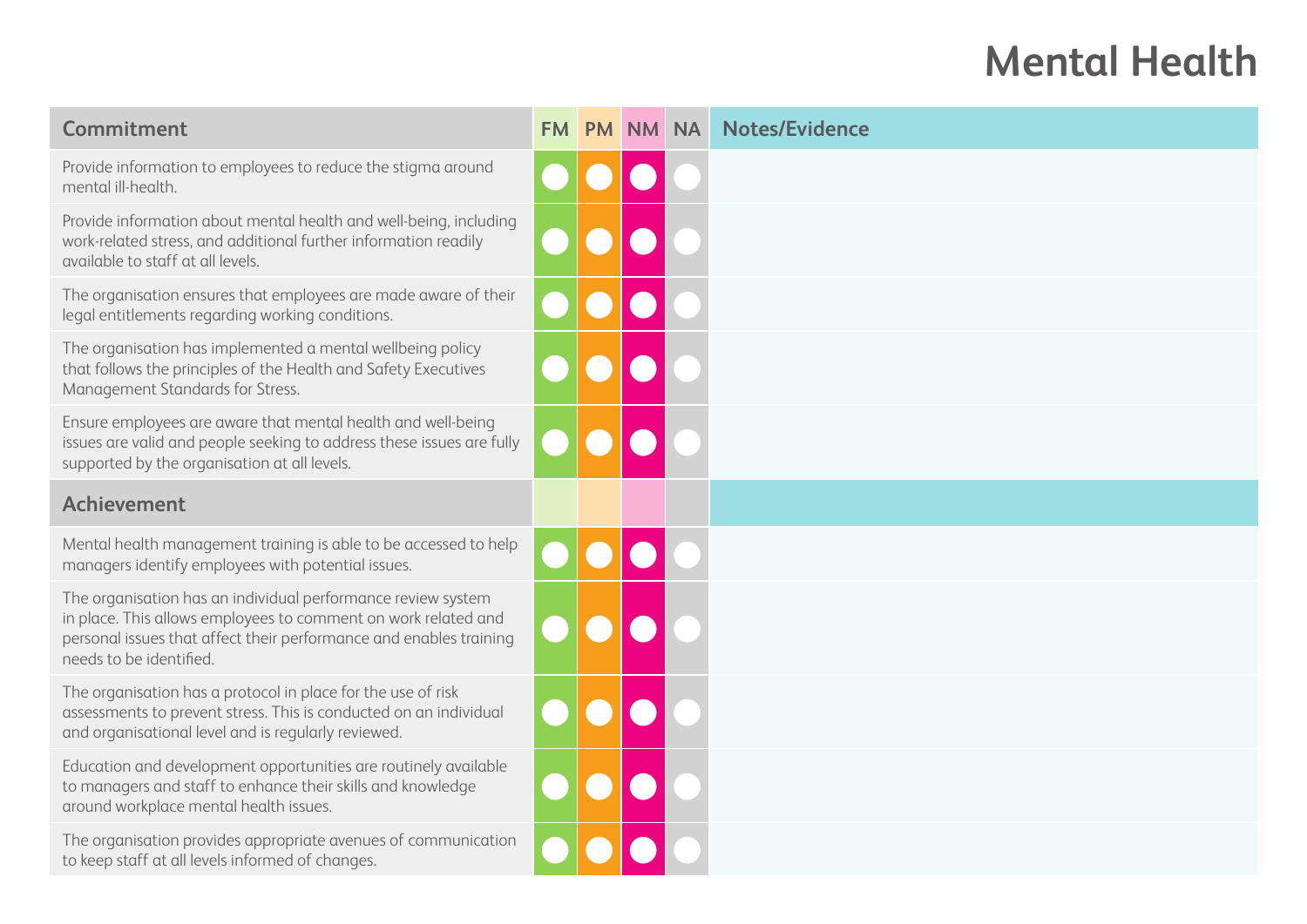#### **Excellence**

A mental health and well-being strategy/stress prevention strategy is in place and followed. This should highlight the promotion of mental wellbeing to the organisation and address investment in the mental wellbeing of the workforce.

Mental health awareness training is available for all employees and it has been delivered to the majority of employees.

Staff consultations/surveys take place that seek information on the mental wellbeing of staff and also covers working conditions, communication, work life balance, cost of living wage, staff support and work related or other causes of stress, with action plans drawn up to address major issues.

The organisation provides a confidential support service in-house or externally to individuals who come forward with a problem.

Ensure organisational and individual change is accompanied by support, information or targeted intervention programmes e.g. retirement, redundancy planning.

Social support groups, volunteering and out-of-work activities are actively encouraged and supported by the organisation.

| $\bullet$ | $\bullet \bullet \bullet$ |                                                                    |          |  |
|-----------|---------------------------|--------------------------------------------------------------------|----------|--|
|           |                           | $\bullet$ $\bullet$                                                |          |  |
|           | 000                       |                                                                    | $\Gamma$ |  |
|           | 000                       |                                                                    |          |  |
|           |                           | $\begin{array}{ c c c }\hline \textbf{O} & \textbf{O} \end{array}$ |          |  |
|           |                           |                                                                    |          |  |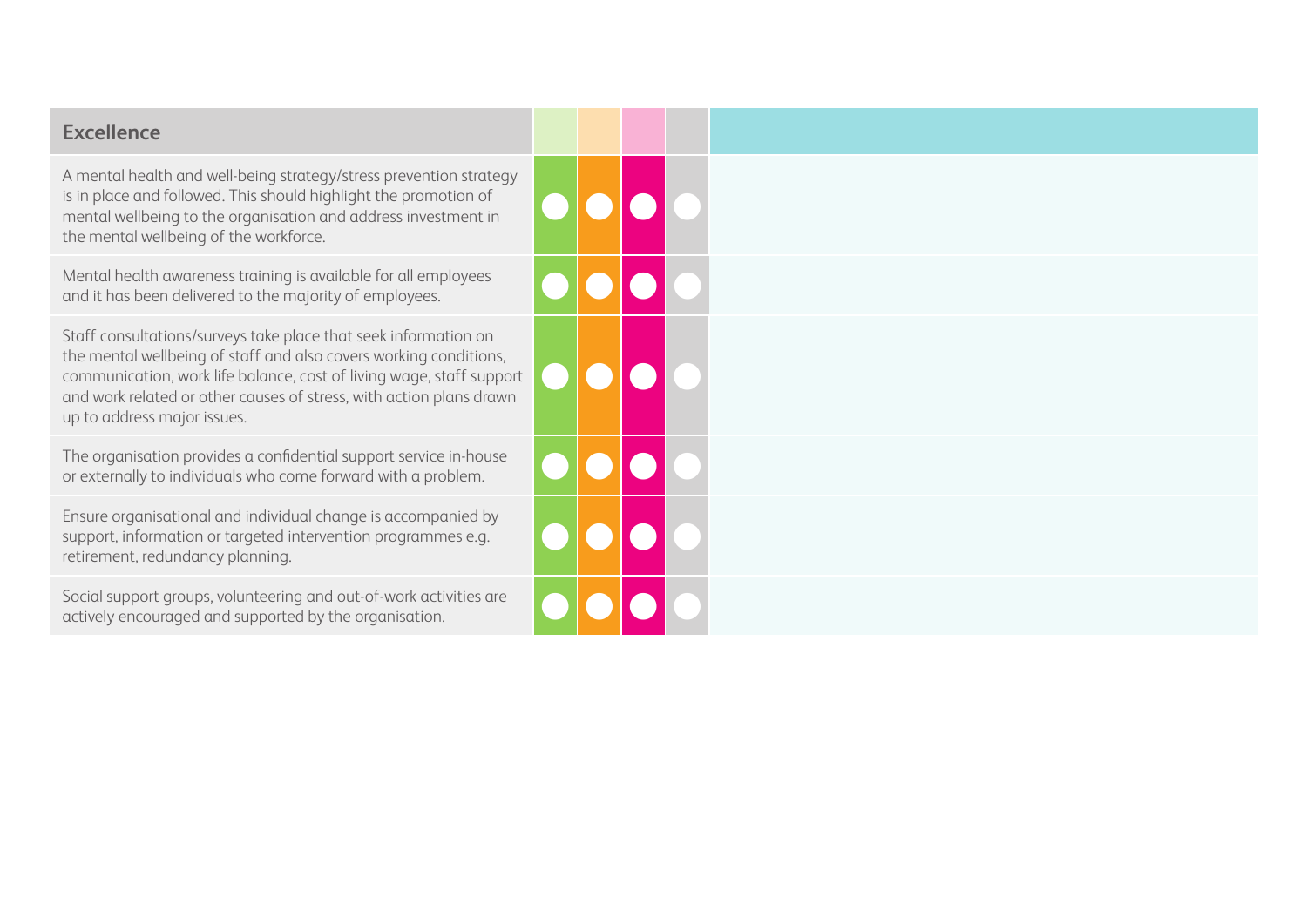# **Smoking and Tobacco**

| Commitment                                                                                                     | <b>FM</b> | PM NM NA | <b>Notes/Evidence</b> |
|----------------------------------------------------------------------------------------------------------------|-----------|----------|-----------------------|
| Management are aware of their duties under smoke-free legislation<br>and are in compliance.                    |           |          |                       |
| All staff are aware of the smoke-free and tobacco control laws<br>and how they are applied in their workplace. |           |          |                       |
| Sources of further information and support to quit smoking<br>are readily available.                           |           |          |                       |
| A working smoke-free policy is in place and staff are aware of it.                                             |           |          |                       |
| The smoke-free policy extends to all smoking habits including<br>Electronic-cigarettes.                        |           |          |                       |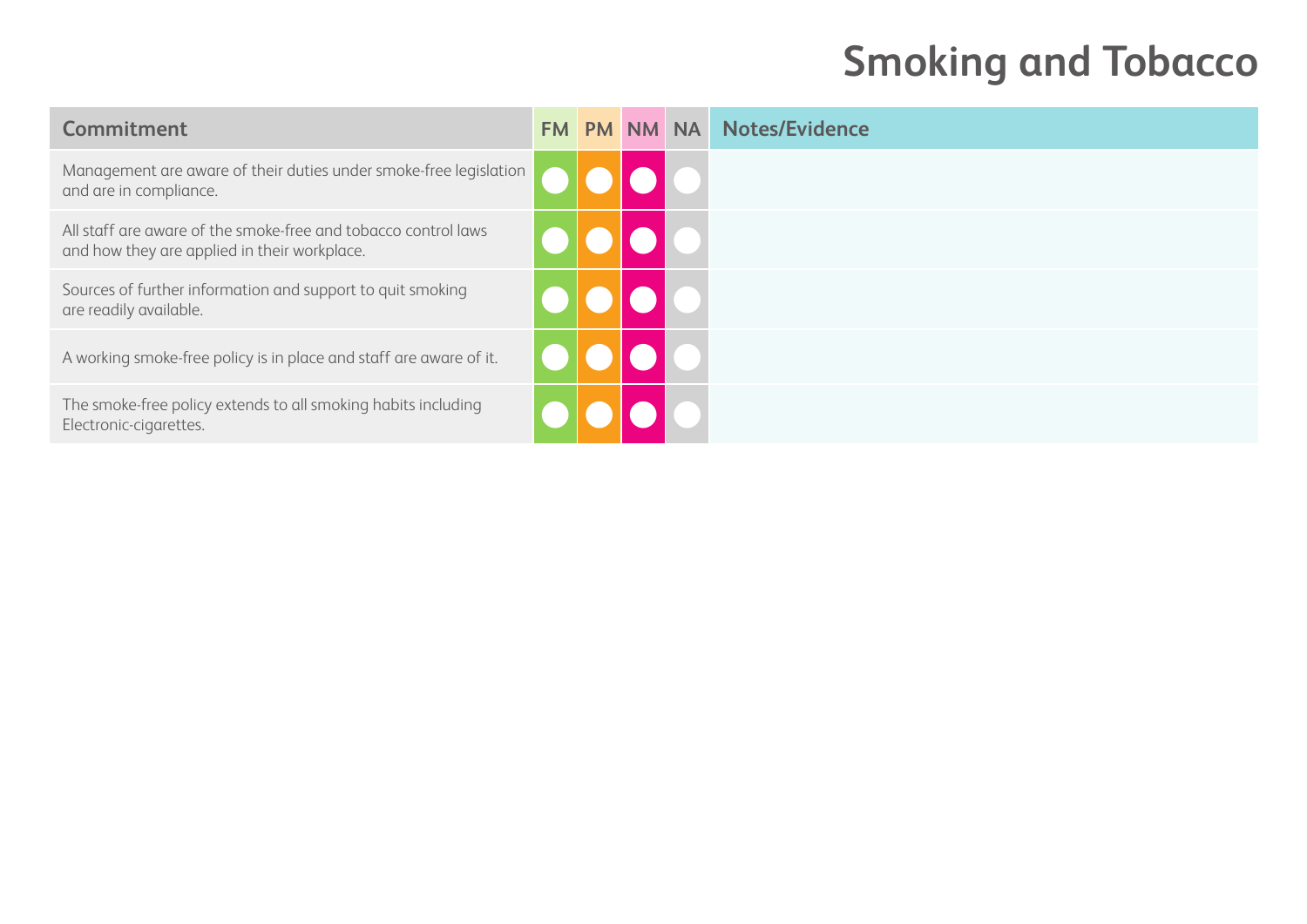| <b>Achievement</b>                                                                                                                                         |  |  |  |
|------------------------------------------------------------------------------------------------------------------------------------------------------------|--|--|--|
| Building managers, reception staff, ground staff and those<br>operating in communal areas are aware of how to report breaches<br>of the smoke-free policy. |  |  |  |
| <b>Excellence</b>                                                                                                                                          |  |  |  |
| All open areas (outdoor) are clearly signposted as smoke-free<br>and steps are taken to prevent smoking in these areas.                                    |  |  |  |
| Actively promote 'stop-smoking' services and allow staff time<br>to attend.                                                                                |  |  |  |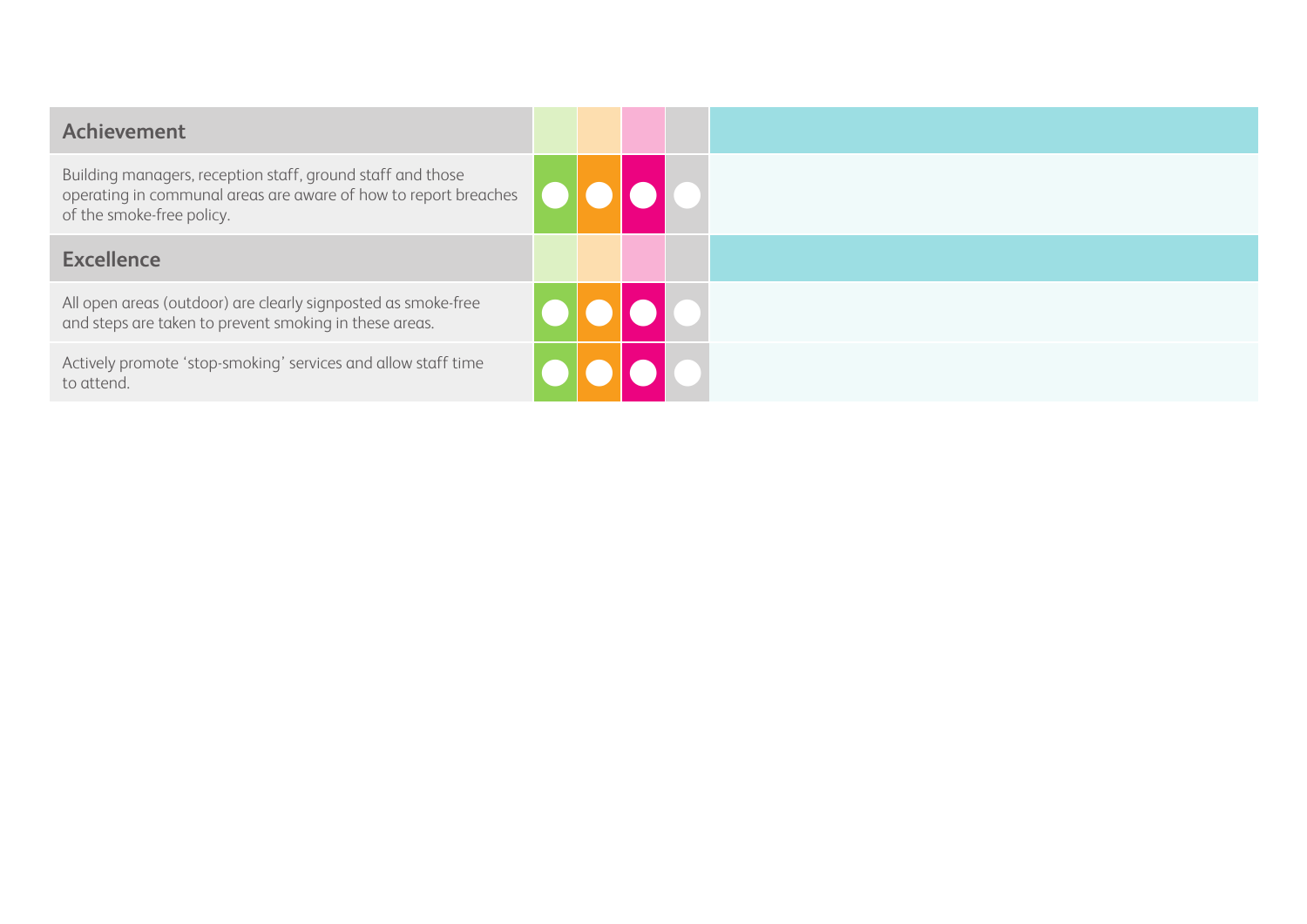# **Physical Activity**

| Commitment                                                                                                             | <b>FM</b> | PM NM NA | <b>Notes/Evidence</b> |
|------------------------------------------------------------------------------------------------------------------------|-----------|----------|-----------------------|
| A physical activity statement is in place and employees<br>are aware of it.                                            |           |          |                       |
| Information is made available on the benefits of physical activity.                                                    |           |          |                       |
| The minimum legally required breaks are taken by all staff.                                                            |           |          |                       |
| Staff are encouraged to take regular breaks.                                                                           |           |          |                       |
| <b>Achievement</b>                                                                                                     |           |          |                       |
| Physical activity in the workplace is actively encouraged and<br>supported by the physical environment.                |           |          |                       |
| Physical activity opportunities in the local area are actively<br>promoted to staff and supported by the organisation. |           |          |                       |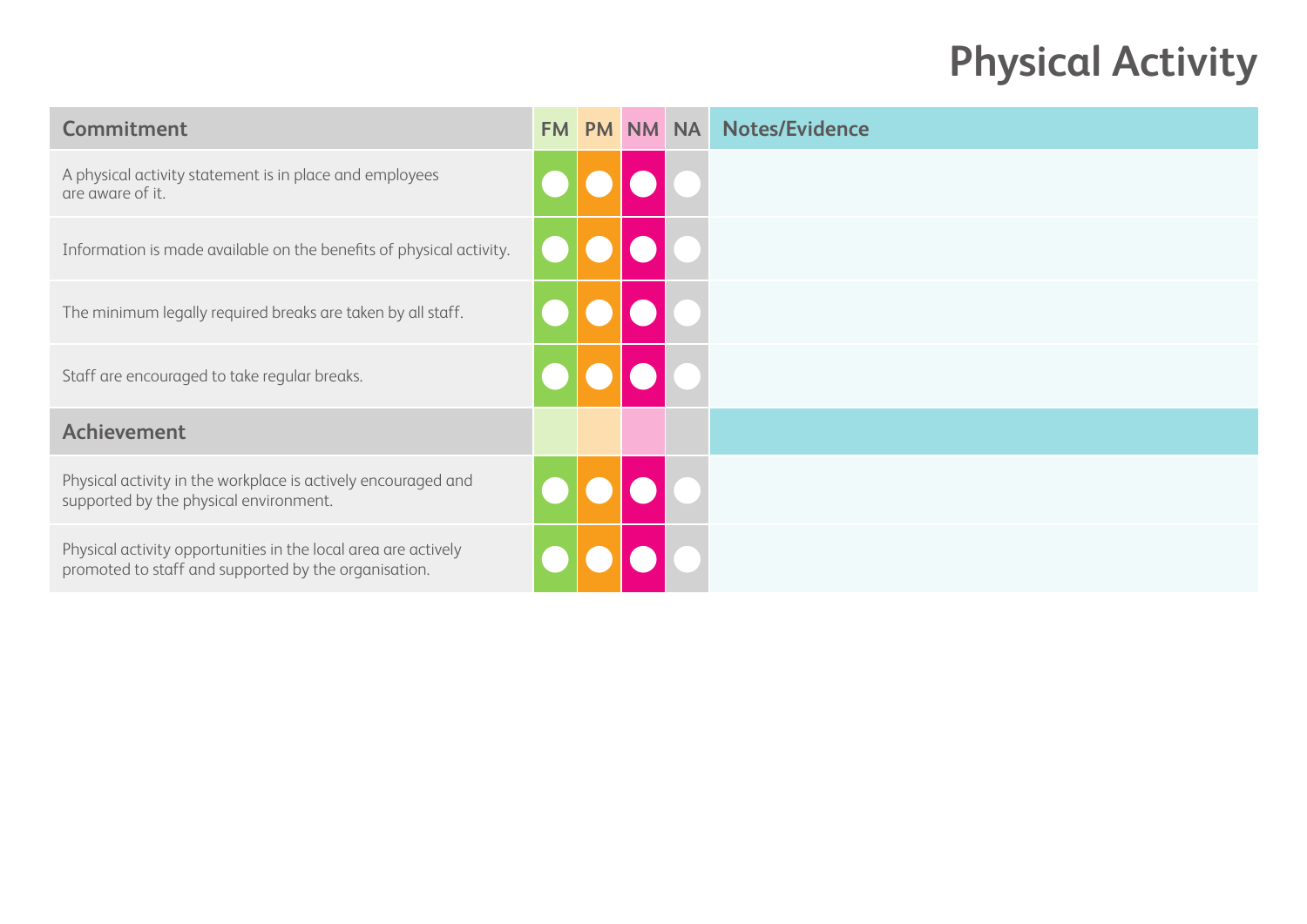Opportunities for physical activity linked to the workplace have been investigated and implemented. These activities are sustained over long periods to become embedded in the organisational culture.

Tailored programmes to improve understanding and take-up  $\left\lvert \text{ } \right\rvert$   $\left\lvert \text{ } \right\rvert$   $\left\lvert \text{ } \right\rvert$   $\left\lvert \text{ } \right\rvert$   $\left\lvert \text{ } \right\rvert$   $\left\lvert \text{ } \right\rvert$   $\left\lvert \text{ } \right\rvert$   $\left\lvert \text{ } \right\rvert$   $\left\lvert \text{ } \right\rvert$   $\left\lvert \text{ } \right\rvert$   $\left\l$ 

The organisation has a travel plan that promotes physically active ways of getting to and from work and travelling between meetings.

| OOOO                                      |  |  |
|-------------------------------------------|--|--|
| 0000                                      |  |  |
| $  \bullet   \bullet   \bullet   \bullet$ |  |  |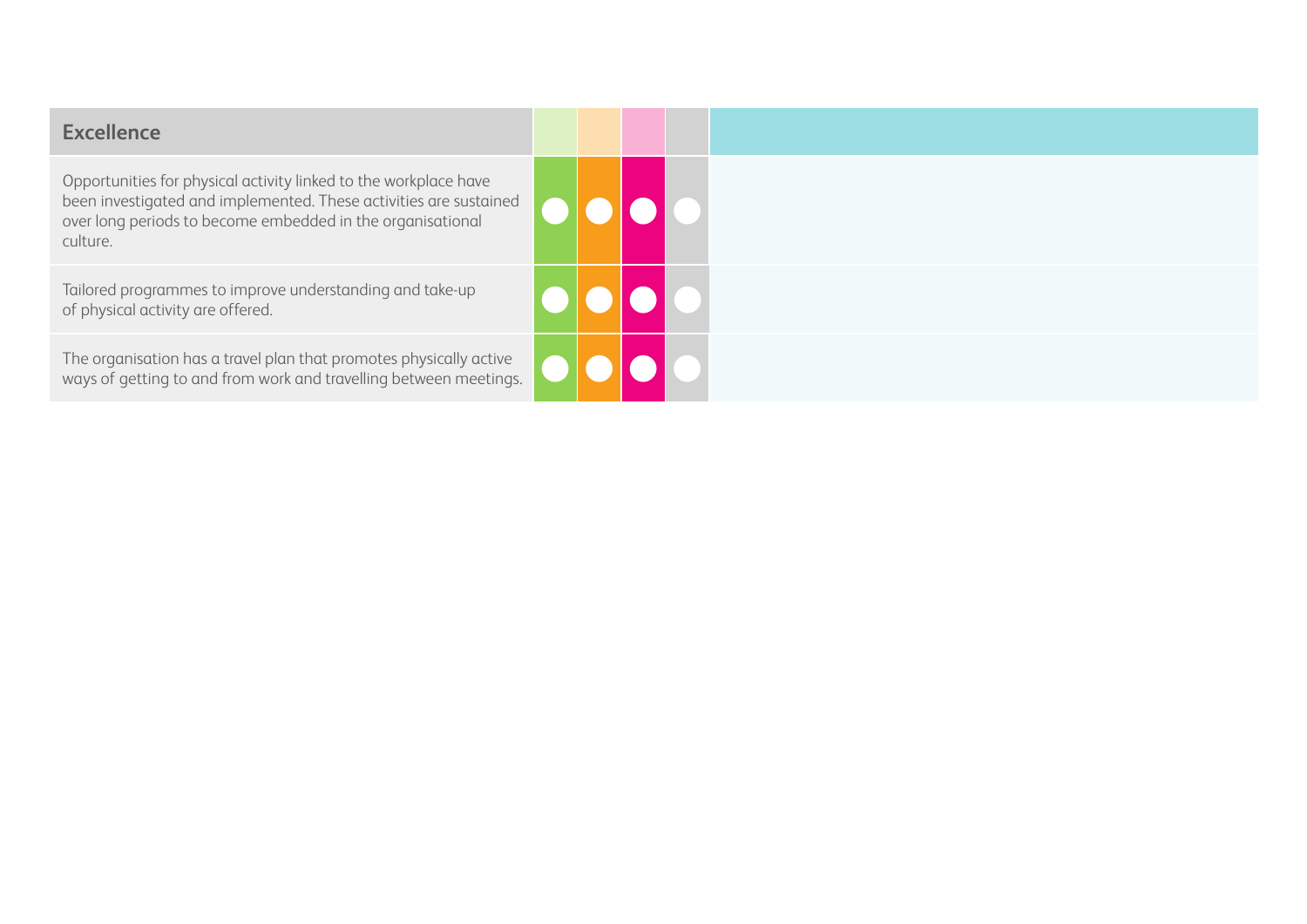# **Healthy Eating**

| Commitment                                                                                                                                                                                           | <b>FM</b> | <b>PM</b> | NM- | <b>NA</b> | <b>Notes/Evidence</b> |
|------------------------------------------------------------------------------------------------------------------------------------------------------------------------------------------------------|-----------|-----------|-----|-----------|-----------------------|
| A healthy eating statement is in place and employees are aware of it.                                                                                                                                |           |           |     |           |                       |
| Appropriate, acceptable and accessible information on healthy<br>eating is provided.                                                                                                                 |           |           |     |           |                       |
| Any kitchen facilities or beverage areas are in good condition and<br>conform to the highest possible standards and requirements of<br>food hygiene.                                                 |           |           |     |           |                       |
| Wherever possible, eating facilities that are clean and user friendly<br>are provided away from work areas. Use of these facilities is<br>promoted to enable regular breaks away from the work area. |           |           |     |           |                       |
| Achievement                                                                                                                                                                                          |           |           |     |           |                       |
| Any on-site catering facilities provide healthier options that are<br>actively promoted.                                                                                                             |           |           |     |           |                       |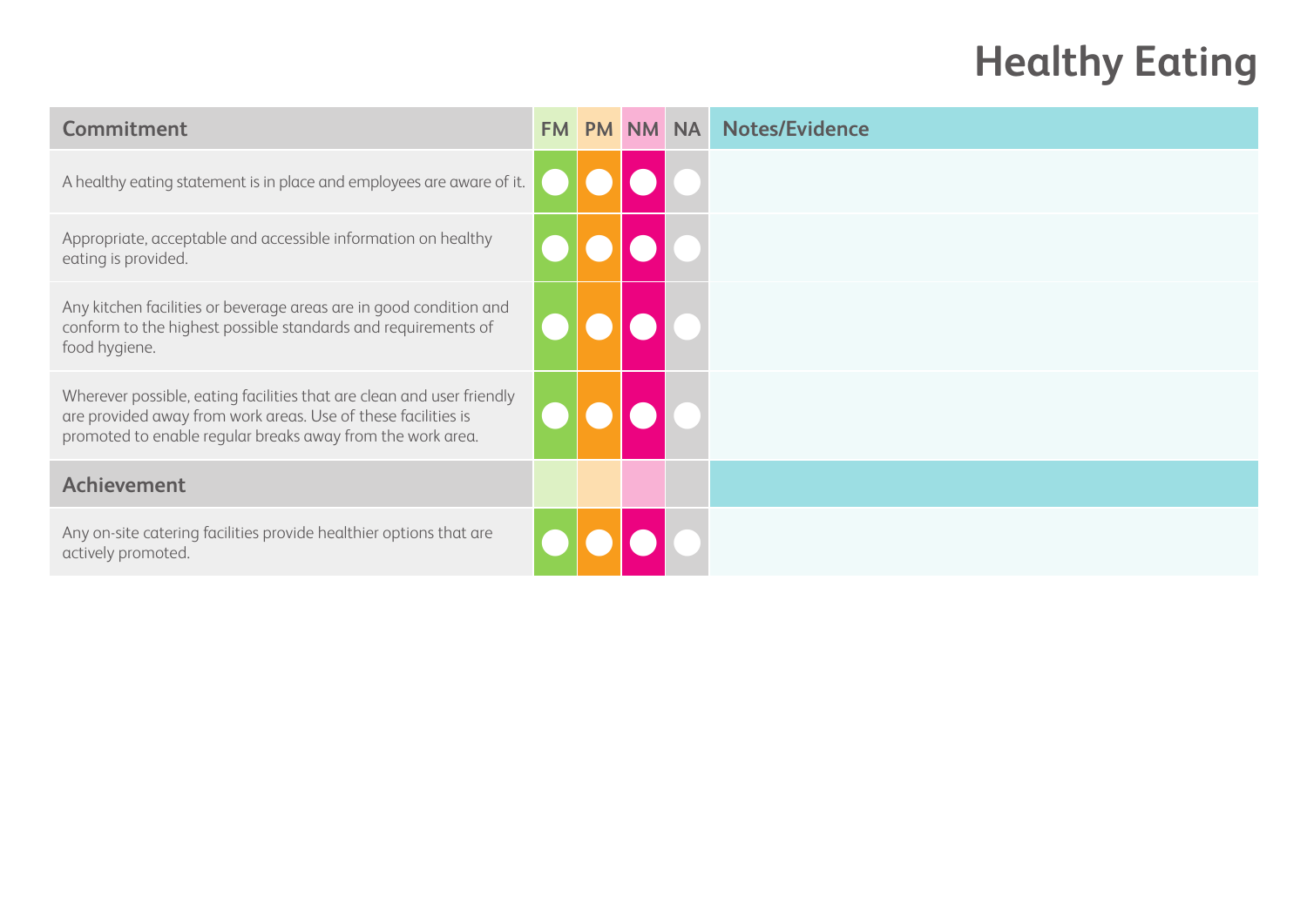#### **Excellence**

A corporate healthy eating food plan, guidelines or similar has been produced in consultation with staff that covers:

- Corporate hospitality
- Catering provision
- Local sourcing of food using local providers
- Vending/in-house catering pricing strategy to promote healthy options
- Local healthy food availability for staff considered as part of facilities management.

Tailored programmes to improve understanding and take-up<br>of healthier diets are offered. of healthier diets are offered.

Internal or external support is on offer for those who wish to lose weight. l l l l

Rolling schedule of planned events to promote the importance and a local contract of healthy eating are in place.

|     |                             |                                        | $\bullet\bullet\bullet\bullet$ |  |  |  |
|-----|-----------------------------|----------------------------------------|--------------------------------|--|--|--|
|     |                             |                                        |                                |  |  |  |
|     |                             |                                        | 900                            |  |  |  |
| Ice | $\textcolor{red}{\bigodot}$ | $\begin{pmatrix} 1 \\ 1 \end{pmatrix}$ |                                |  |  |  |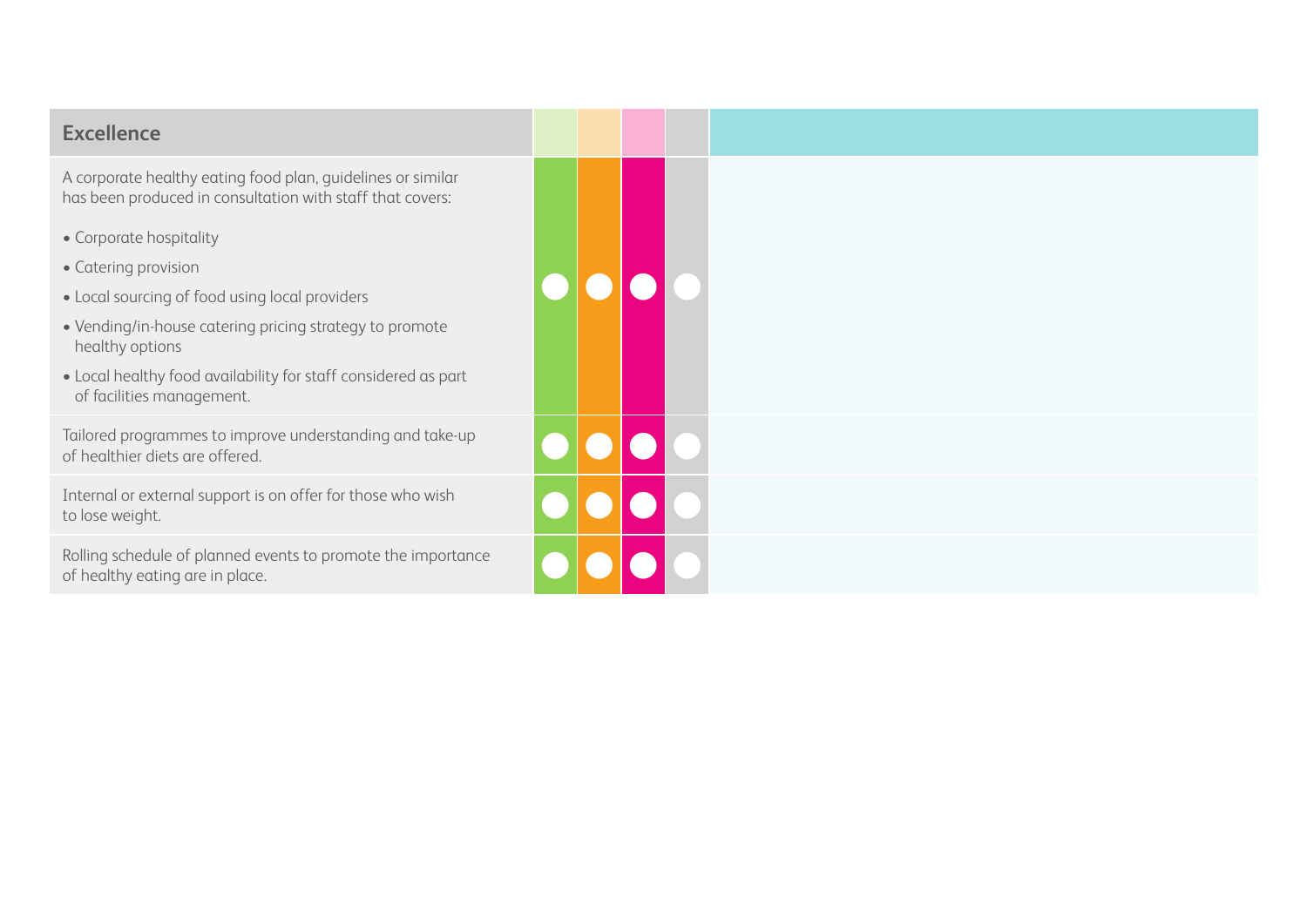# **Alcohol & Substance Misuse**

| Commitment                                                                                                                                                                                | <b>FM</b> | <b>PM</b> | <b>NM</b> | <b>NA</b> | <b>Notes/Evidence</b> |
|-------------------------------------------------------------------------------------------------------------------------------------------------------------------------------------------|-----------|-----------|-----------|-----------|-----------------------|
| A working Alcohol and Substance Misuse Policy is in place, regarding<br>the use of alcohol and other substances in the workplace, that is<br>clear and consistent.                        |           |           |           |           |                       |
| Employees are provided with information about the effects<br>of alcohol and substance misuse that is appropriate, acceptable<br>and accessible.                                           |           |           |           |           |                       |
| Alcohol policy includes guidelines on the use of alcohol<br>at business functions.                                                                                                        |           |           |           |           |                       |
| Employees are supported in seeking help to treat alcohol or<br>substance misuse issues. This includes providing sources of further<br>information and support that are readily available. |           |           |           |           |                       |
| <b>Achievement</b>                                                                                                                                                                        |           |           |           |           |                       |
| Organisational code of conduct and behaviour in relation to alcohol<br>and substances has been well established and well publicised.                                                      |           |           |           |           |                       |
| New employees are made aware of how to access relevant policies,<br>information and support services at the point of induction.                                                           |           |           |           |           |                       |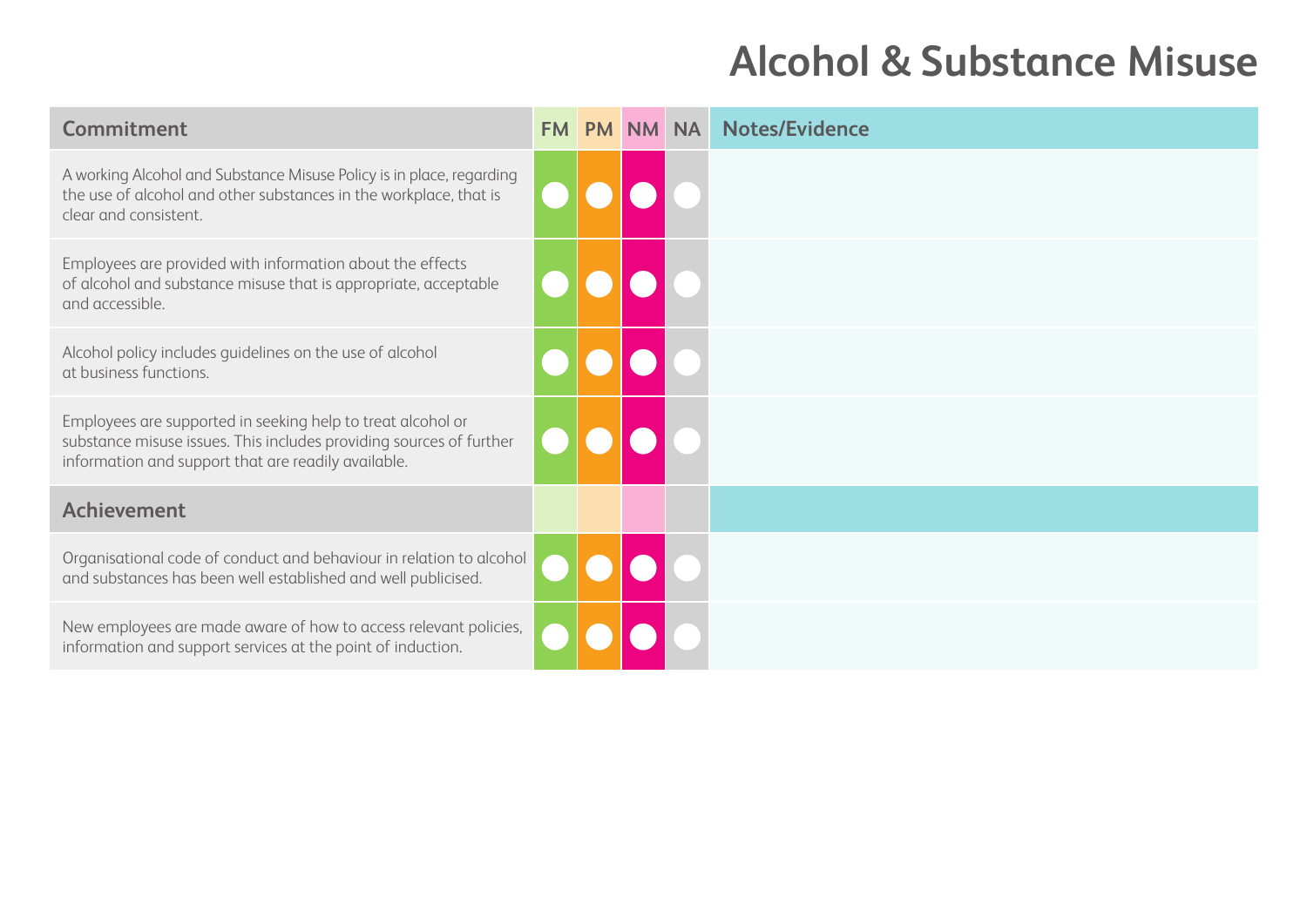#### **Excellence**

Managers at all levels are aware of the link between alcohol, substance misuse and mental health in the workplace and aware of why staff may be reluctant to come forward with related problems. Managers actively promote the use of external help and rehabilitation when approached.

Employees are aware of link between alcohol, substance misuse and mental health in the workplace.

Staff representatives from various levels of the organisation are involved in the development or review of the policy which addresses alcohol and other substances.

Managers have access to information on how to identify the signs of alcohol / substance misuse and are aware of where to obtain support or signpost employees with a problem.

Employees have access to alcohol awareness training and it has been delivered to the majority of the employees.

|            | $\bullet\bullet\bullet\bullet$                                                      |  |
|------------|-------------------------------------------------------------------------------------|--|
|            | $\bullet\bullet\bullet\bullet$                                                      |  |
| $\bigodot$ | pod                                                                                 |  |
|            | $\begin{array}{ c c c c c }\hline \textbf{O} & \textbf{O} & \textbf{O} \end{array}$ |  |
|            | 0000                                                                                |  |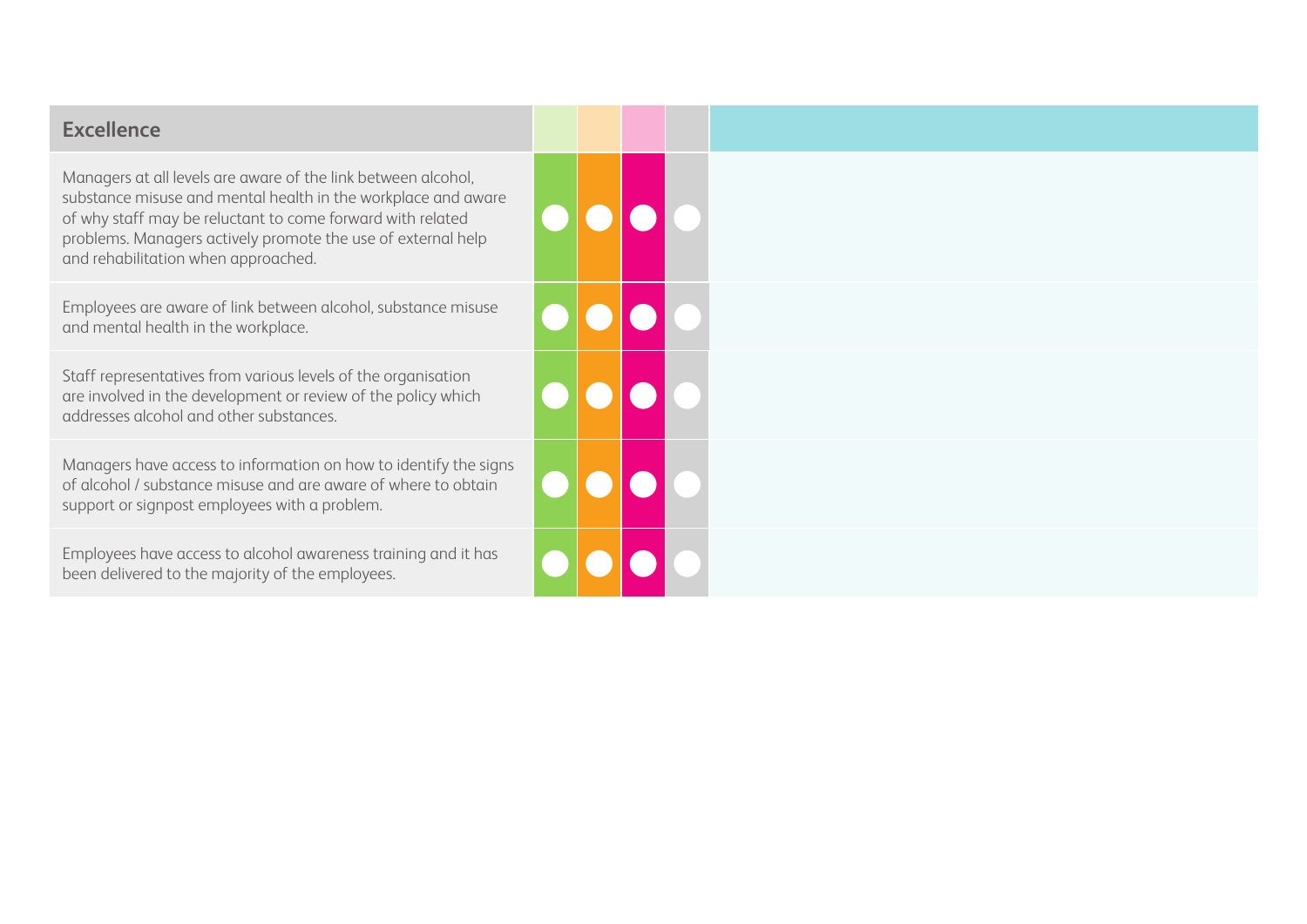## **HOW DO I DO THIS?**

#### **1. How healthy is your business?**

- $\blacksquare$  Health surveys
	- health status of staff and the business
	- awareness of health needs
	- ask them!

#### **2. Is workplace health embedded into your business?**

- $\blacksquare$  Identify a workplace health and well-being champion
- Board reports on progress
- **n** Policies and procedures in place

#### **3. Are you engaging with your staff?**

- Staff focus-groups
- **n** Suggestion box
- Health, Work and Wellbeing group
- $\Box$  Good communication using appropriate media

#### **4. What will success look like?**

- **n** Action plans
- $\blacksquare$  Identify quick wins and longer term goals
- $\blacksquare$  Make local connections to health promotion teams

#### **5. How will you know you have got it right?**

- $\blacksquare$  Evaluate your programme
- Record your progress
- $\blacksquare$  What changes in absenteeism have you seen?
- $\blacksquare$  Has it been easier to recruit new staff?
- $\blacksquare$  Has your staff turnover reduced?
- $\blacksquare$  Have you seen an improvement in productivity?
- $\blacksquare$  Has your business reduced costs?
- $\blacksquare$  Is there a change in morale? Make sure you find out staff opinion!
- $\blacksquare$  Is there a change in disciplinary numbers?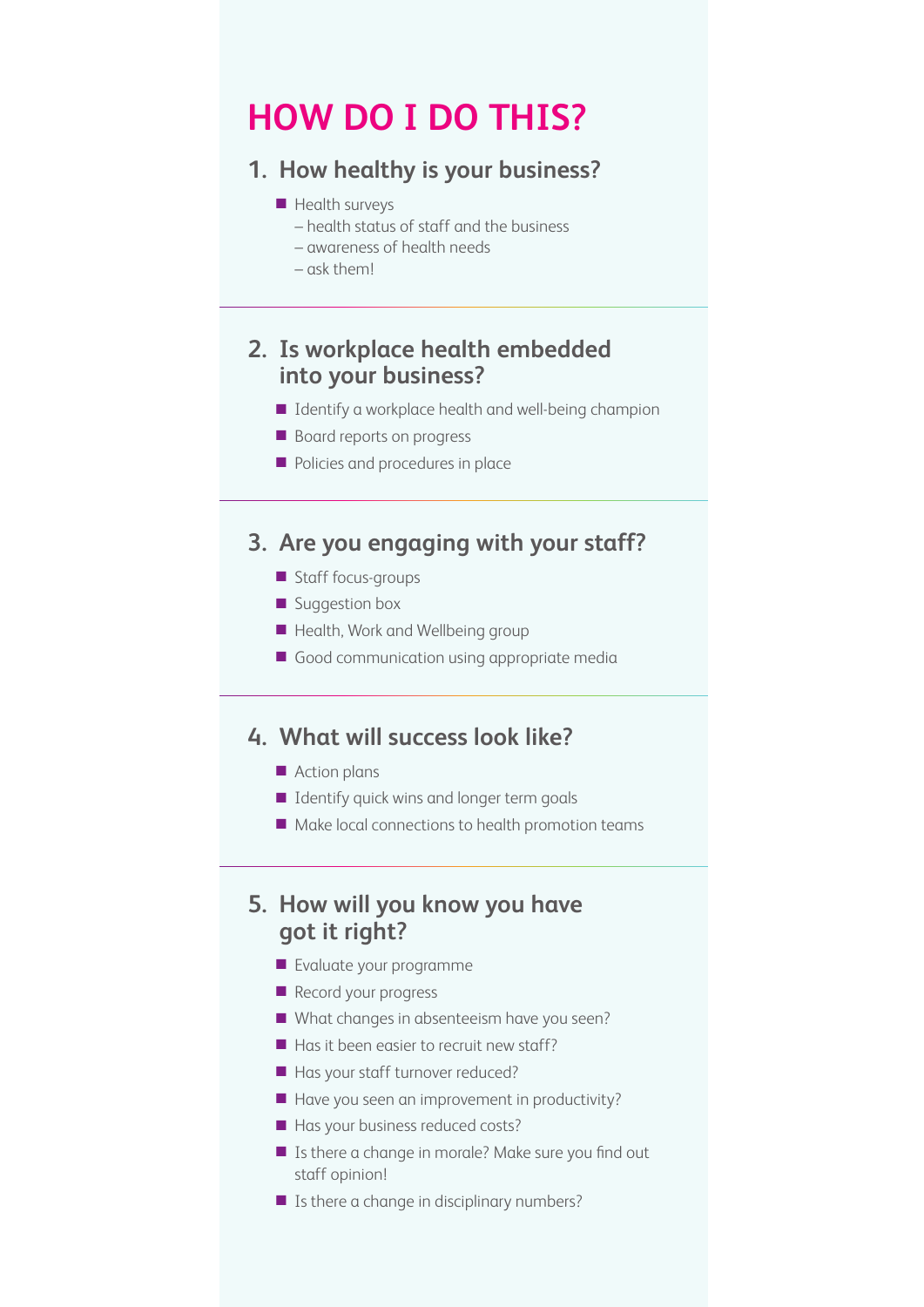## **FURTHER NOTES/EVIDENCE**